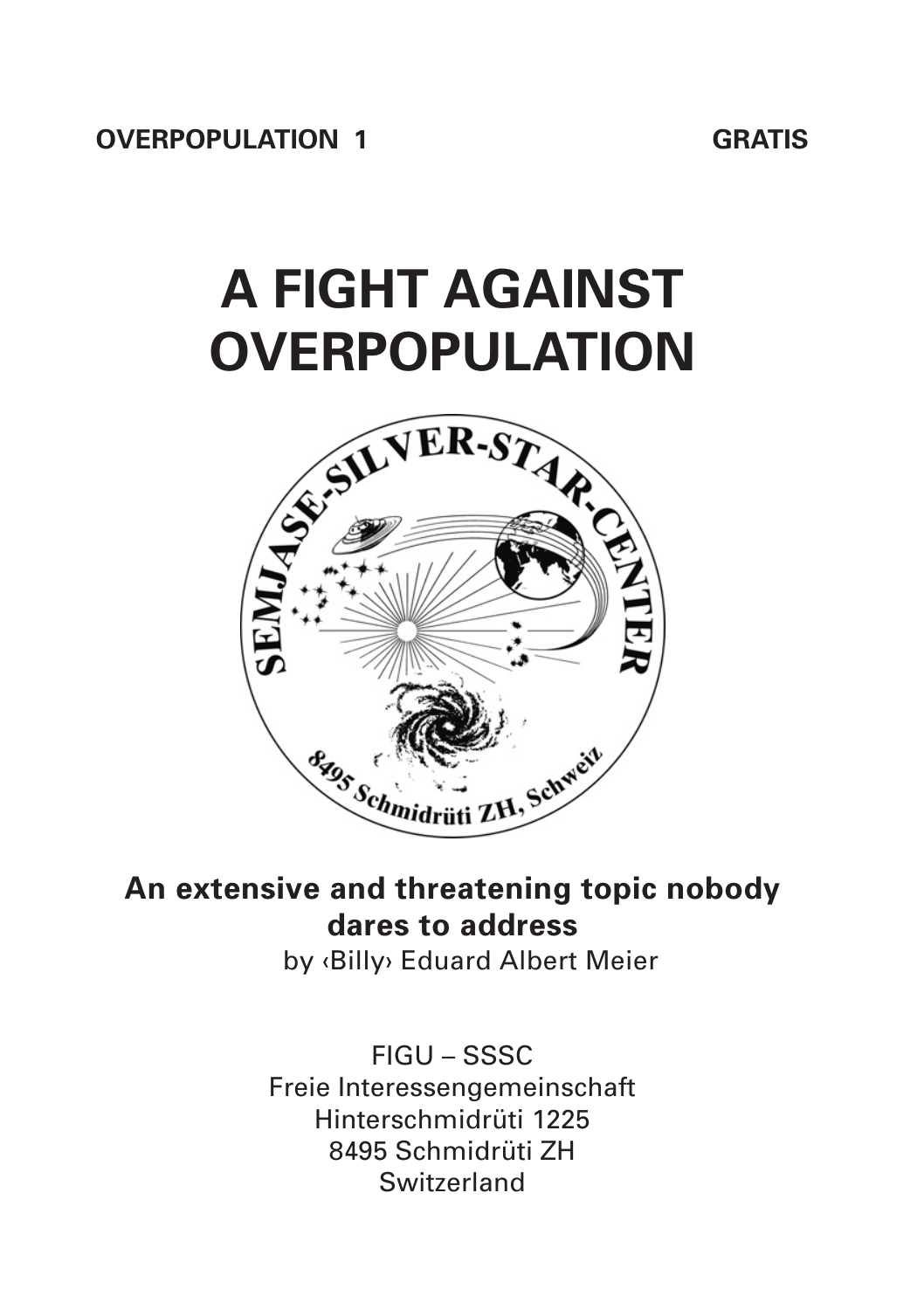

**© FIGU 1995/1998/2009/2020**, Some Rights Reserved.

Except where otherwise noted, this work is licensed under http://www.figu.org/licenses/by-nc-nd/2.5/ch/

#### **Noncommercial uses are thus permitted without any further permission from the copyright owner.**

Published by Wassermannzeit-Verlag FIGU, ‹Freie Interessengemeinschaft Universell› Semjase-Silver-Star-Center, Hinterschmidrüti 1225, 8495 Schmidrüti ZH, Switzerland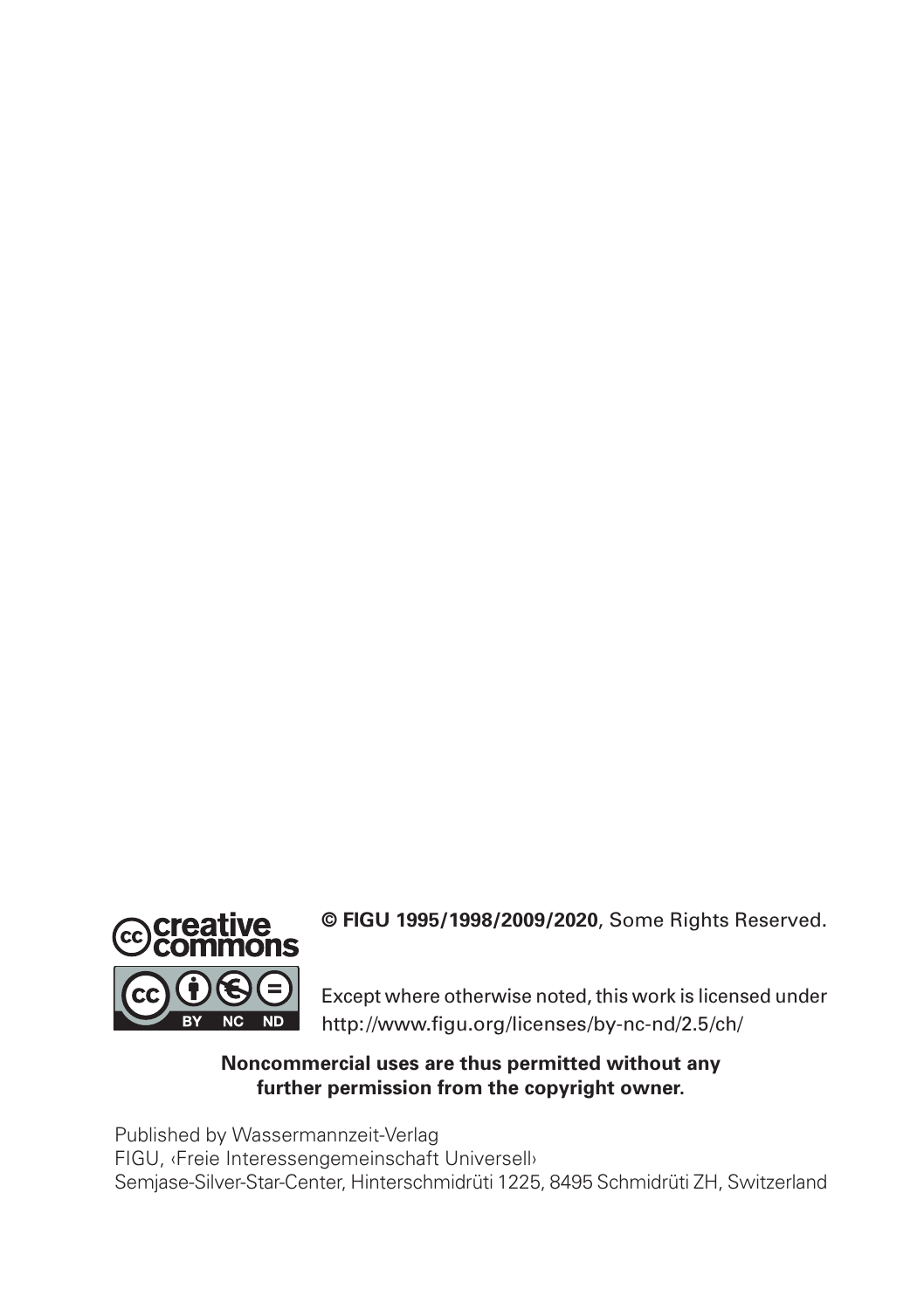# **Important Appeal**

Dear Readers,

Please copy this booklet 'A Fight Against Overpopulation' as often as possible and spread it also with your address. Should you be proficient in a foreign language, then we invite you to translate this text into that language. We would appreciate receiving a copy of your translation and, along with it, your written permission for further use of the translation, in case we require it.

It is important to spread this text worldwide, because only therethrough is the possibility given that the deadly problem of overpopulation will be realised and that intentional and international steps will be taken against it, which also applies to torture and the death penalty. (The brochure 'Stop the insanity of torture and death penalty' can be obtained from FIGU to be copied, translated and spread as well.) Please spread these texts to the best of your ability.

Send copies of the texts to your relatives, acquaintances, friends, colleagues and associates; to physicians and scient ists; to organisations of all kinds; to churches and sects that preach unrestrained human procreation; to environmental protection agencies and clubs of all kinds; to relief organisations, peace organisations and other organisations; to ministers, priests and clergymen; to radio and television stations, newspapers, journals, professional journals, tabloids and so forth; to the authorities, journalists, politicians, the military, legal authorities, schools and universities; to attorneys, the government and all kinds of agencies; to private citizens, to professors and governing boards; to businesses and corporations; to every Tom, Dick and Harry, and any other human beings of whom you may think, because the overpopulation problem, along with the ensuing destruc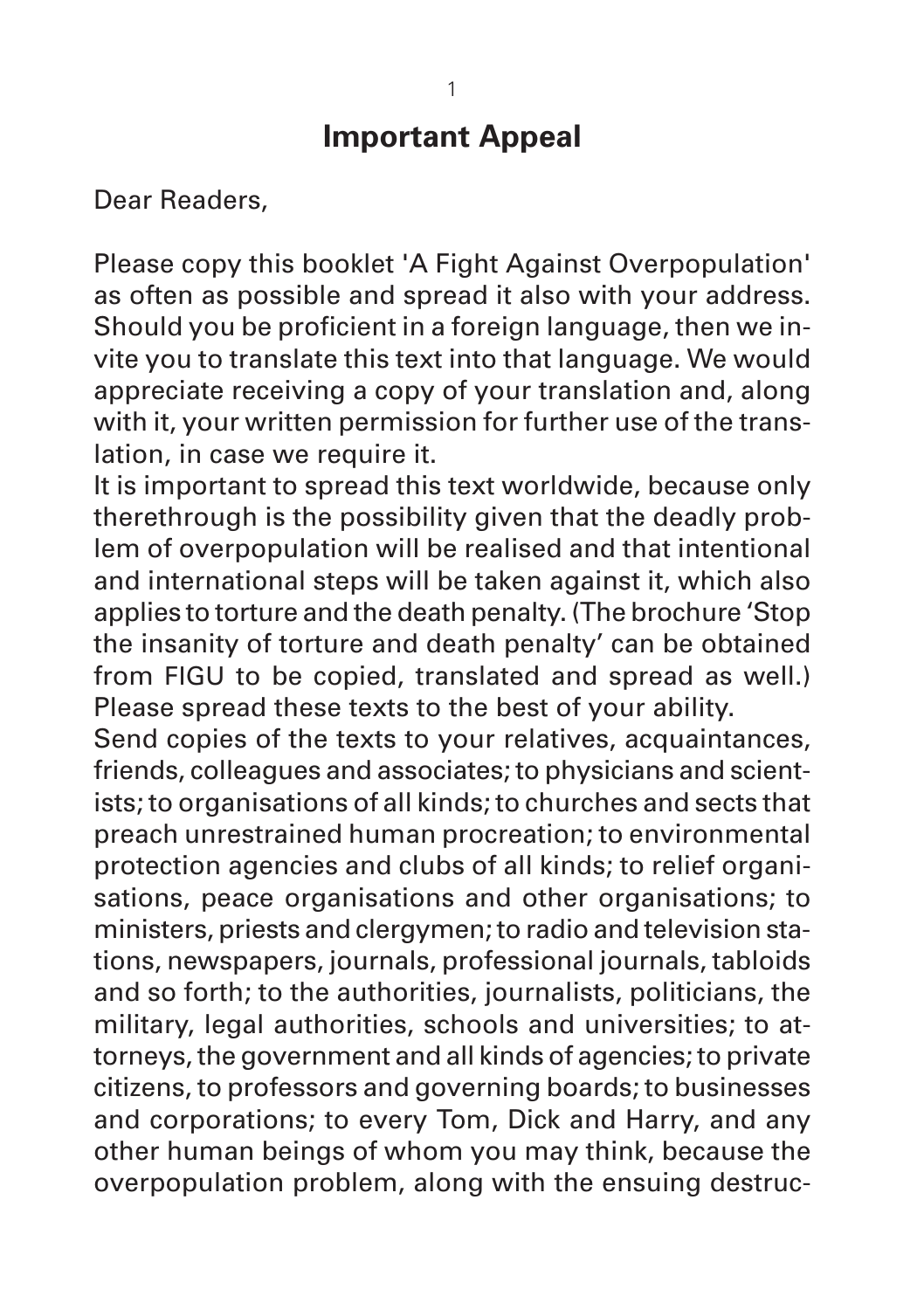tion of all life on Earth and the planet itself, concerns all human beings, even those in the backwaters of the loneliest loneliness.

Please help us in our fight against overpopulation, the fight against the destruction of all life on Earth, because only through your help and that of every single person, can the juggernaut and destroyer called overpopulation be contained, reduced and normalised, so that life on Earth, once again, will become worthwhile for the human being and all other creatures of other kinds, and therewith all life and the planet will be preserved. Your help and the assistance of every single human being is required for this task. If the individual human beings participate and unite in this undertaking, the outcome will produce a gigantic mass and power capable of attacking and eradicating all terrible things/terrible visitations on Earth. However, nothing will ever be accomplished, unless each and every individual human being strives to fight against all accruing terrible things/terrible visitations. Only in unity lies the strength to change and improve terrible visitations, and indeed if the individual human being dares to do and to undertake something, and therethrough finds like-minded ones; together they will slowly but surely form a great mass which will become highly visible and will be able to unfold its power. For this reason it is essential that everyone takes action and therewith finds like-minded ones in order to be able to powerfully go against all terrible visitations. Therefore please – as an individual human being and by means of your own activities – help us by supporting the fight against over population and by standing up against the destruction that is threatening and partially already appearing due to the overpopulation and by supporting us in this task in every possible way.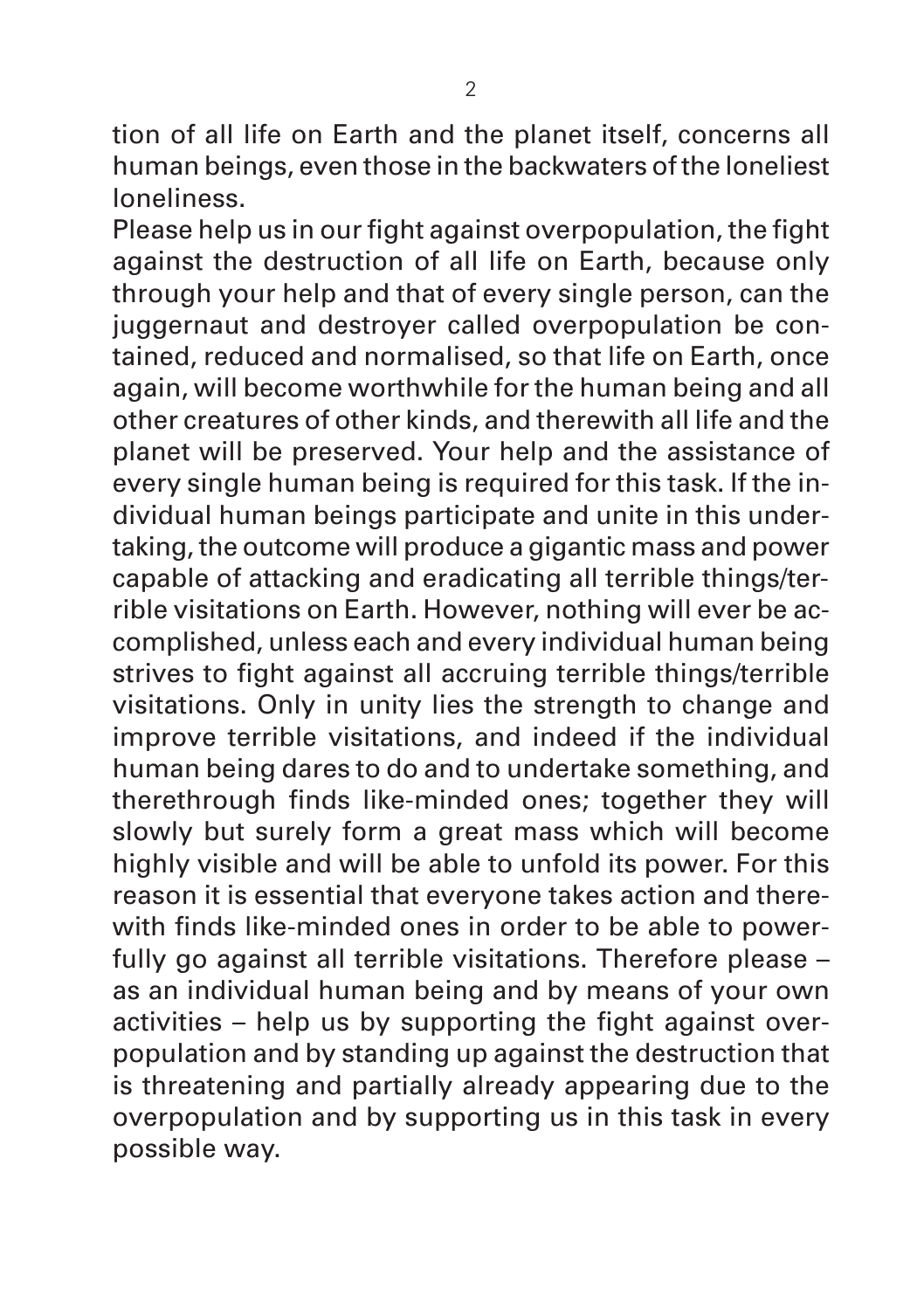Help us to stop the destruction caused by overpopulation in the sense of: 'Save the Earth, life, plants, human beings and animals and other creatures', in the same way as the FIGU, Freie Interessengemeinschaft Universell, Hinterschmidrüti 1225, 8495 Schmidrüti/Switzerland, supports it.

The highest urgency is required if the rapid and explosive increase in overpopulation is to be faced effectively and this most fundamental of all terrible things/visitations is to be kept at bay.

With your cooperation, you support a campaign that spreads the relentlessly listed facts on overpopulation and facts concerning the ongoing and rapidly deteriorating developments. You participate directly in a campaign that has the survival of humanity as such and as a whole as its Ziel/destination/fulfilment.

Only when even the last underdeveloped inhabitant of the most remote backwater in the bush is conscious of the meaning of overpopulation for himself/herself and for other human beings, and only when he/she has become willing to let rationality prevail, can our campaign be considered a success. Therefore do not let your support of the campaign go, by mailing and distributing only a few copies of the text, but continue to help us in our campaign by repeatedly working with us throughout the coming years and decades, and also encourage your descendants to do likewise, so that they, too, in turn shall carry it forth to their descendants, and so forth.

We appeal to you as a human being, to distribute this text to the best of your ability by making it accessible to all of your fellow human beings.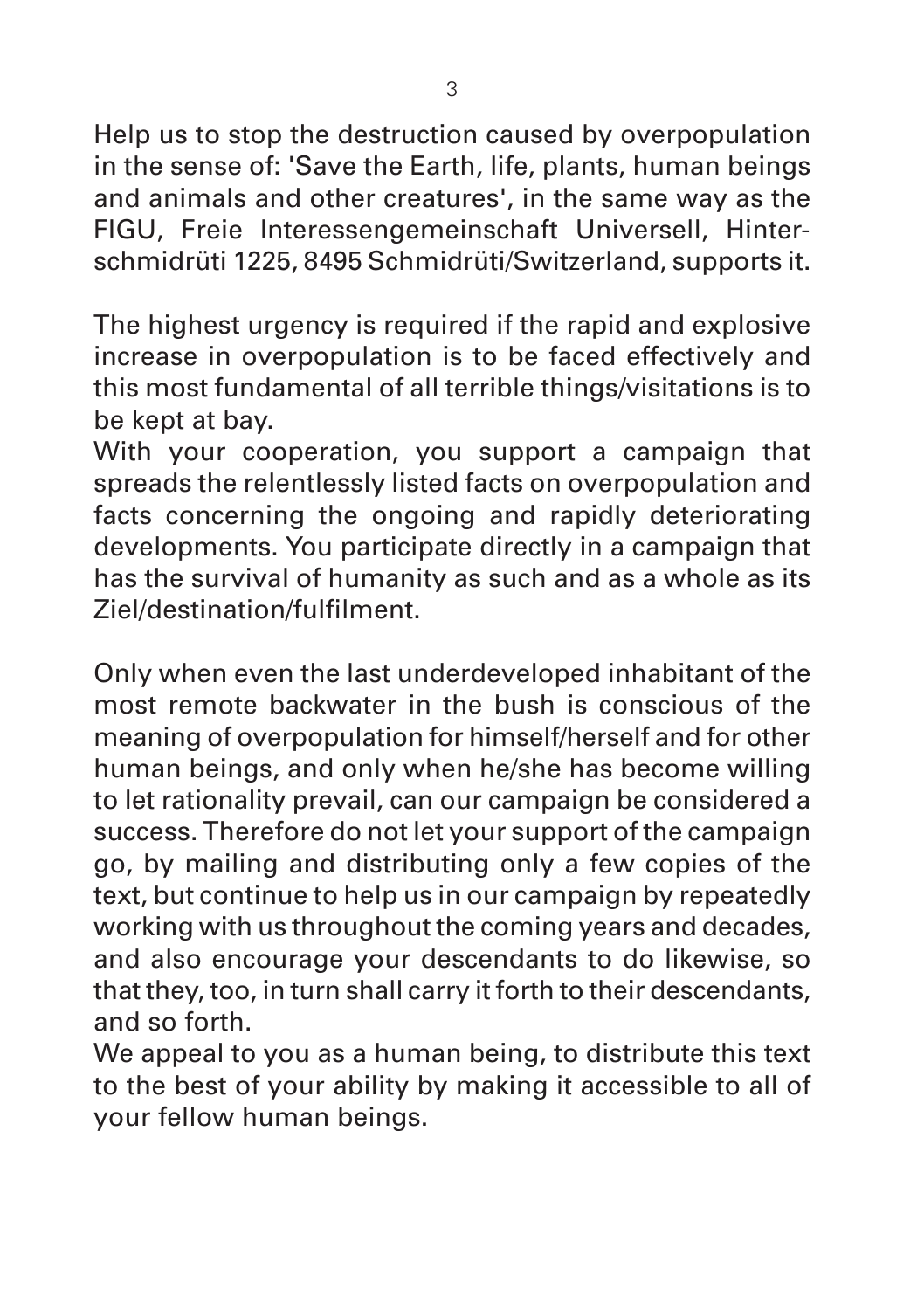**PLEASE CONSIDER:**

**Many billions of people require this information!**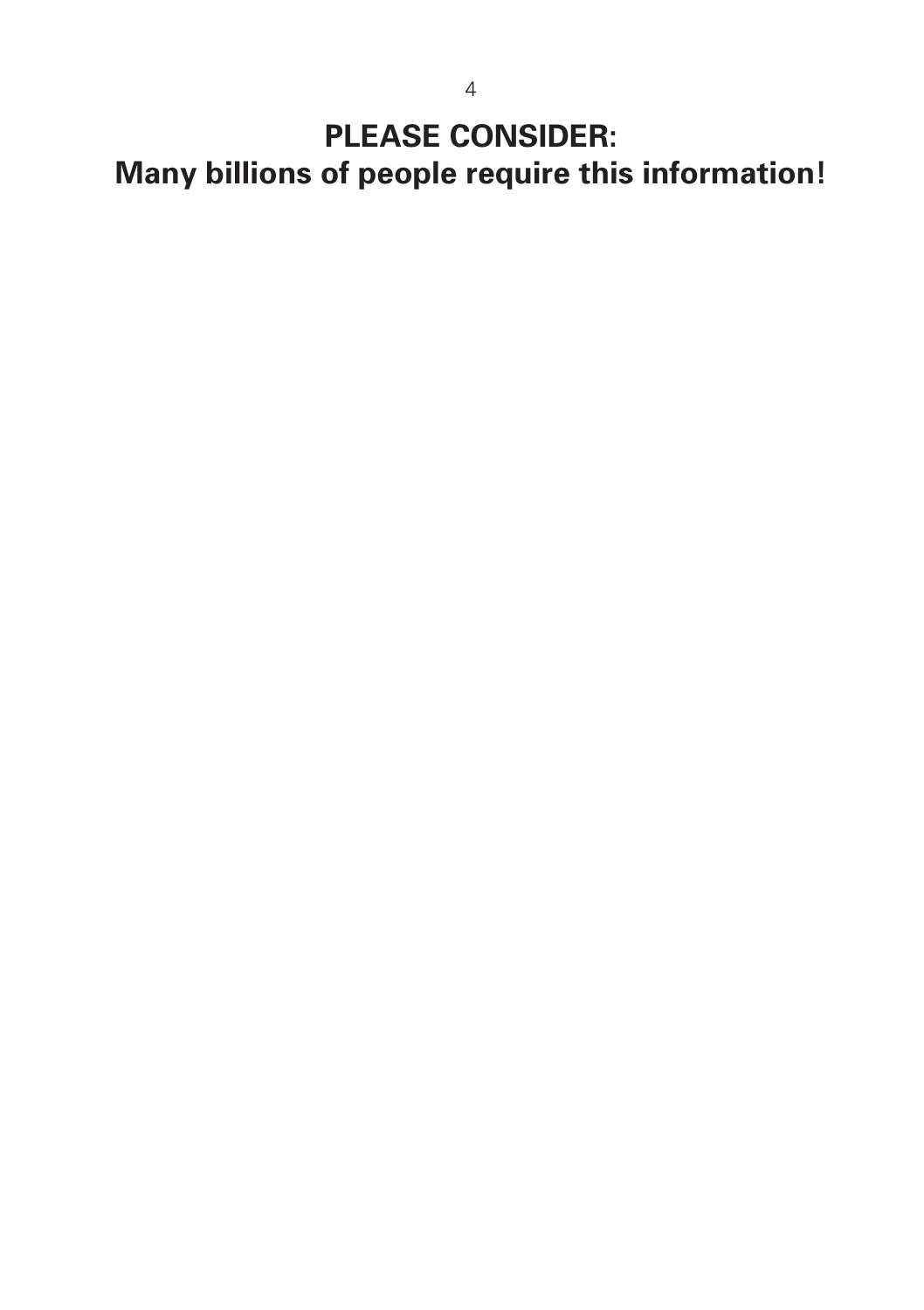# **A FIGHT AGAlNST OVERPOPULATlON**

## **An extensive and threatening topic nobody dares to talk about.**

The Earth-humans and their planet are suffering from diverse terrible visitations caused solely and exclusively by the human being himself/herself. These already existing terrible things/terrible visitations, however, will multiply manifoldly until finally everything goes completely overboard.

The human being of Earth is being tormented by famines, energy shortages, rampantly spreading diseases, environmental pollution, Ausartung (Ausartung [pl. Ausartungen] = the good human nature getting very badly out of control), terrorism, dictatorship, anarchism, slavery, excessive increase of hazardous waste, racial hatred, food shortage, destruction of rain forests, the greenhouse effect, water pollution/contamination, hatred towards asylum-seekers; radioactive contamination and chemical contamination of waters, air, plants, food, human beings and animals and other creatures. Crime, murder, mass murders, manslaughter; alcoholism, hatred of strangers, hatred of foreigners, oppression, hatred of the next one, extremism, sectarianism, drug addiction, overpopulation, extinction of animal species, war, Gewalt ('Gewalt' is the brutal execution of elemental might and force, but it is far above all might and all force), torture and the death penalty, general mismanagement, water contamination, extinction of plant species; hatred, vice, jealousy, lovelessness, unlogic, wrong humanitarianism, housing shortage, traffic getting out of hand, destruction of cultivated land, unemployment, the collapse of health care, the collapse of care for the elderly, destruction of the whole nature, the collapse of waste removal, and the difficulty to find living space etc., are other terrible things. – In spite of the many efforts, the problems are not decreasing but, instead, continue to rise steadily in direct proportion to the increase of the entire population.

The human being of Earth has always tried to fight an old terrible thing with a new one; but, truthfully, this is a way leading into a final depravity. The scenario may be compared to a debt that grows immeasurably to the point where it can no longer even be paid, as is the case when an individual goes into debt and attempts to pay it off by going further into debt, only to furnish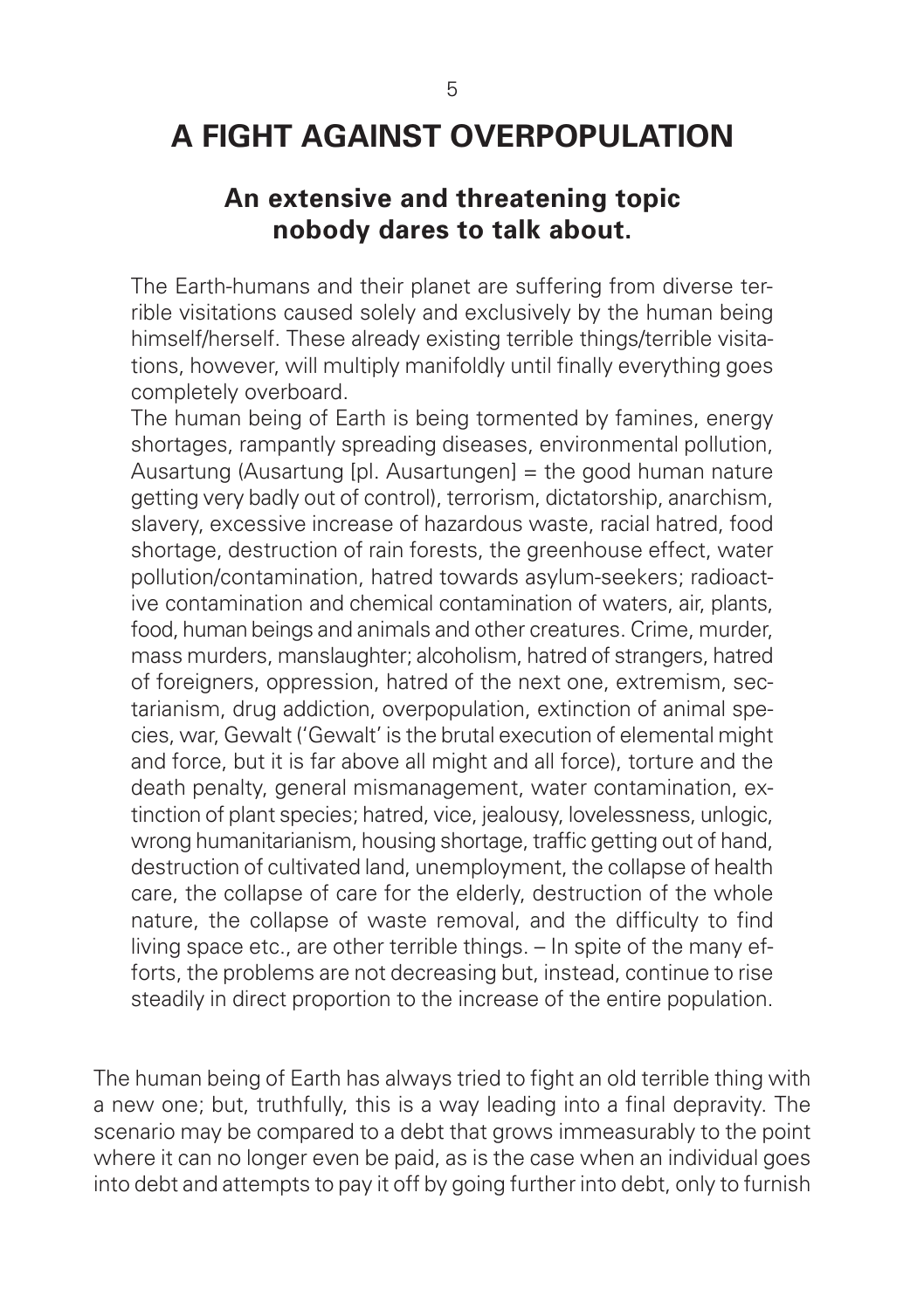security for this debt by incurring an even greater debt. The same holds true when the human being of Earth fights old terrible things/visitations with new ones. Yet the human being of Earth frequently acts and thinks very often completely unlogically, which is why he/she attempts – contrary to all rationality – to eliminate an old terrible thing by introducing a newly conceived and newly caused one. This is unlogical in every respect.

When an energy source runs short, the human being of Earth simply plans and builds new, more powerful nuclear-, oil-, coal-, and hydro-power plants, regardless of the fact that through the utilisation of nuclear- as well as oiland coal-power plants, the environment becomes enormously polluted, while nuclear radiation, which escapes from nuclear power plants, also endangers the whole of terrestrial life. Apart from this, all these new energy sources upon completion over a 3-7-year construction period, will have already become partially outdated, or do not have enough capacity to cover the energy demand. Truthly, during the time of building, the excessive birth rate and therewith the overpopulation have not remained stable, but have steadily increased. Many hundreds of millions of human beings are born worldwide during the construction phase of a power plant – and, of course, all these millions of newly added human beings once again will require additional energy. Therefore, it is clearly obvious that the incessant increase of the Earth's population drives up the requirement for energy. Because of this, the Earth suffers from an ever increasing and an ever faster exploitation; as a result, ever more nuclear power plants have to be constructed and put into service, as well as other types of power plants, through which the environment and the whole of life experience an ongoing increasing endangerment and destruction. However, other sources of endangerment and destruction of the planet and all life are to blame, for example, the conscienceless use of chemicals, the American HAARP project in Alaska, nuclear testing and the commercial use of atomic bombs, through which lakes, courses of rivers and underground repositories are created to store rubble, sewage/liquid effluents, refuse and nuclear waste products. But to mention are also the clearing of rain forests and the intentional lighting of forest fires to feloniously gain building land etc., and all those criminal kinds of sport which depend on combustion engines that burn gas, alcohol, petrol or diesel oil, and so forth.

It is a characteristic of the Earth's human being – due to his/her irrational and purely materialistic thinking – to think wrongly and act wrongly in almost all things. He/she acts unlogically in many respects, such as also concerning the problem of hunger in the world. For this he/she initiates numerous humanitarian organisations in order to collect funds, food and other goods to help the hungry and starving ones, however, only in order to legally line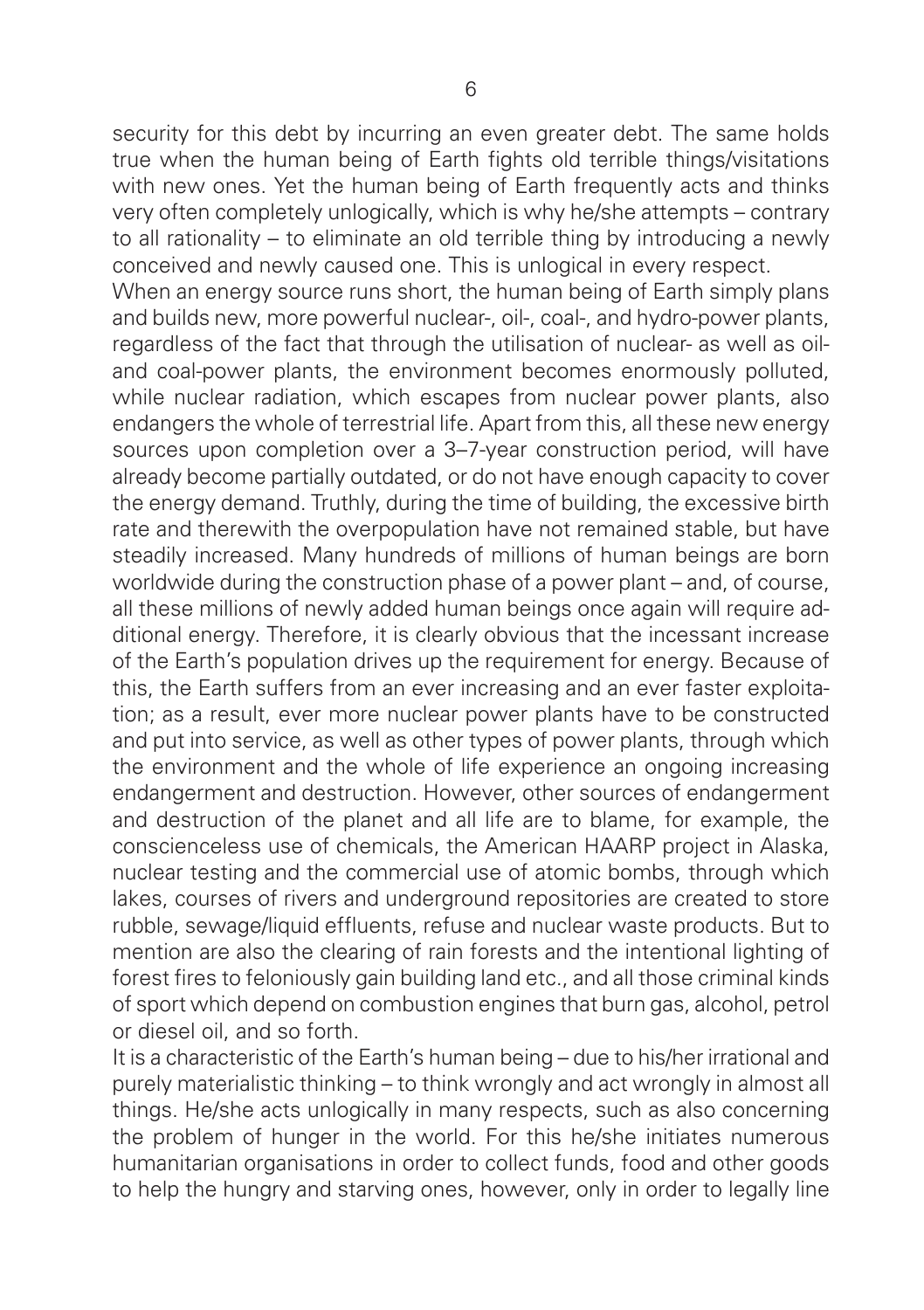their own pockets with 40% of the collected funds as coverage for the expenses and, on the other hand, to further heat up and let the overpopulation problem go overboard. Through this apparent human act – in truth, however, an unhuman act of destruction – the suffering of the humankind of Earth is not alleviated and the problems of hunger are not being resolved; instead, the suffering and hunger are being cultivated even more immensely. The wrongly understood love for the next one and humaneness (humanity) namely, and the therefrom resulting help in the wrong place – especially conceived of by an absolutely wrong humanism, which, as a rule, originates from the influence of religions, sectarianism and other irrational teachings – correspond to anything but love, love for the next one and humanitarianism. Therethrough namely, even greater and more difficult problems arise than those already existing. Irresponsibly and without a single consideration in respect of the actual truth, and without true responsibility for duty as well as no respect for life and the fulfilment of the natural-creational laws and recommendations, many human beings inconsiderately give 'aid', therethrough furthering the non-aid and the destruction of life even more. Thereby not only does pity and sectarian influences play a major role, but also the fact that many cling to such 'relief actions' in order to calm their own guilty consciences, because they are simply better off. However, they do not consider that it is to their and their fellow human beings' merit in the relevant civilised country, that they are better off – mainly by not letting their population figures grow, that is to say, by keeping them low; at least in a more rational form than those human beings of the so-called needy or underdeveloped countries, who consciencelessly-irresponsibly multiply like guinea pigs and rabbits, only to starve afterwards and shout for help. because they lack real help in the form of a birth control.

Wherever possible, wrong humanitarians donate goods and funds to 'Bread for Brothers', 'Hunger Throughout the World' and so forth, however, without giving real aid, because precisely by doing so, they are poaching on the territory of rationality and nature, which ultimately defends itself against overpopulation with famines. Thereof however, they either have no idea or do not want to hear of such things. Starving ones are procreated even more by the hundreds and millions due to unnatural pity and out of wrong humanitarianism, although it could be prevented by a voluntary or compulsory issued birth control. Due to the excess of the great mass of humanity, it is inevitable that the human beings get into ever greater problems and hardship and misery, and slowly the faunal and floral as well as the planetary life will also be destroyed. Once the starving human beings have been saved from a death by starvation, they again become well-nourished, big and strong, and immediately they begin – due to the lack of birth control and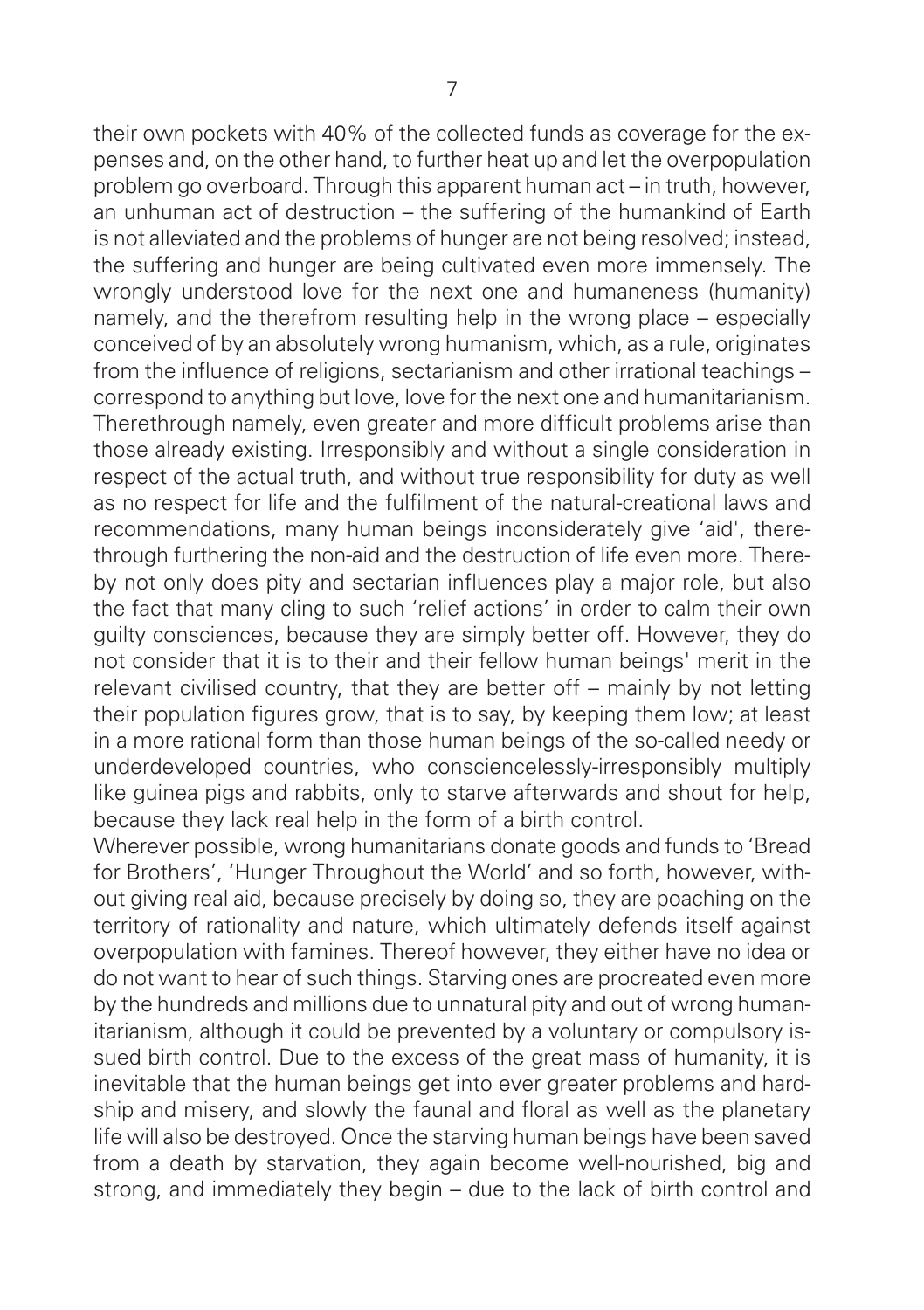being completely uninformed – to procreate descendants on a huge scale. the number of which amounts to many millions each year. Not only does this immediately create further problems of hunger and energy problems, but it also leads to medical, spatial and financial problems, to name but a few, and these descendants once again further the problem of the alarming increase of the terrestrial humankind. Once these offspring become older and sexually mature, they also promptly begin procreating their own descendants and, once again, new descendants are conceived in even greater numbers, and so on and so forth. Faster and ever faster, and in a damn short time the Earth becomes even more overpopulated. In 1978 we still counted 4 billion human beings on Earth, then, in 2000, there were already about 7 billion and at the end of 2018 there were already 8.9 billion. Because of this steady and incessant increase of the overpopulation, all other problems escalate in an immeasurable kind and wise and in an increasing number. These are problems that leave out nothing at all when it comes to the human life itself and also the life of the planet and of the fauna and flora. Just as the Ausartungen of the human being will unstoppably increase in the coming decades, so will the Ausartungen of the planet and nature. Already the looming ozone layer destruction alone – caused by the human being – will bring unimaginable suffering upon the entire Earth and all life, and also a rampantly spreading immune deficiency disease (AIDS). As a result of wars and revolutions, and so forth, veritable mass migrations will take place when the human beings begin to flee their homelands to seek asylum elsewhere. This, on the other hand, will lead to hatred of foreigners, hatred of asylum-seekers and other races, from which heavy hyper aggressiveness and murders by all types of extremists of all kinds will result. Deadly rampant drug diseases as well as international political terrorism will get out of hand. Recession and inflation will reappear and millions of people will be without work and income. Criminality and organised felony will increase alarmingly on a massive scale and mass murders of single individuals will become the norm, as well as the mass massacres of human beings in religious-sectarian and political delusion. The environment will become increasingly destroyed, while the planet itself is exploited, plundered and maltreated. However, the planet and nature will avenge themselves for that through unusually immense storms, typhoons/European windstorms, cyclones, hurricanes, as well as through huge fires when forests and fields etc. burn down and other immense firestorms blaze. Tremendously severe weather events/catastrophes will appear that have not rolled across the Earth since time immemorial. Tremendous droughts will befall the Earth and the human beings, and also gigantic floods, masses of snow and hail and much more. Ancient dormant volcanos will reawaken to new activity and negatively influence the whole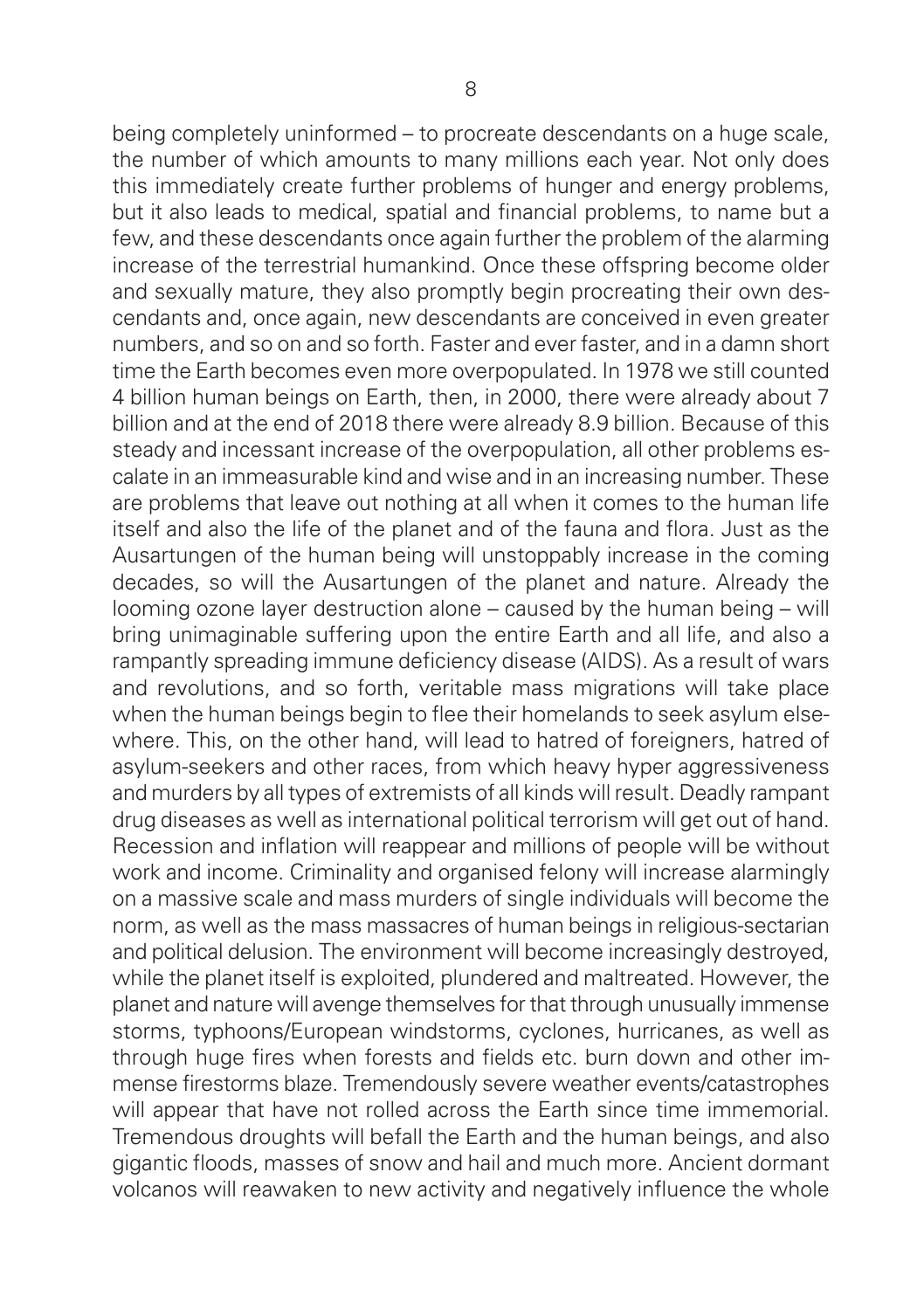world climate. Active volcanos will also rumble with increased activity, as also earthquakes will manifest themselves more frequently and become more violent, not least because of the irresponsible commercial use and testing of atomic bombs and other earth-convulsive masses of explosives by the human beings of Earth.

In 1978 there were about 4 billion human beings on Earth, but this number is today (at the end of  $2019$  = more than 9 billion) far beyond that which the Earth is fundamentally and naturally able to bear and sustain in a normal and healthy frame, without more food having to be produced by human machinations and impingements into nature, violations and the overexploit ation of nature and without even a single human being having to go hungry. The truth is that Earth is a planet – moreover a wonderful one – which is able – with all the trimmings and without any problem – to carry and feed in abundance 529 million human beings. The human being, however, has brought forth a gigantic, excessive population, and has thus been forced to boost all food plants to extra-natural heights through the use of chemicals and the cultivation of new types of food plants. As though this were not enough, due to the growing overpopulation, also the Earth-exploitation of all further kinds has to be pushed immensely – including the exploitation of raw materials – in order to cover the unstoppably increasing need for all materials. No human being at all speaks about the fact that the destruction of the arable and usable land is also being driven forward through the insan ity called overpopulation, as well as through chemistry and the expansion of housing areas and so forth, nor do they speak thereof that food for human consumption is not only impregnated with chemical additives, but even consists to a large extent only of artificial chemicals.

Originally, in each individual stretch of land of Earth lived only as many human beings as that region was able to feed in accordance with nature. Chemistry and other types of toxins, new varieties of plants, as well as the most intensive exploitation of the soil, were still completely unknown. However, this changed quickly when during the Middle Ages, particularly at the time of the great French Revolution, the crazy idea came up that there would have to be many more human beings if one wanted to rebel against the authorities in order to overthrow them, which is why the people spurred each other on to produce offspring, in order to become therethrough mighty and gigantic. Involved therein, however, was also Christianity and its sects, in which case Catholicism in particular is to be mentioned, which preached as powerfully as ever through its irrational and insane teaching, "go forth and multiply". A catchphrase, which even today is assiduously preached by the catholic bonzes and their cassocked cohorts and henchmen and is still carried out into the world, so that in all countries all over the world –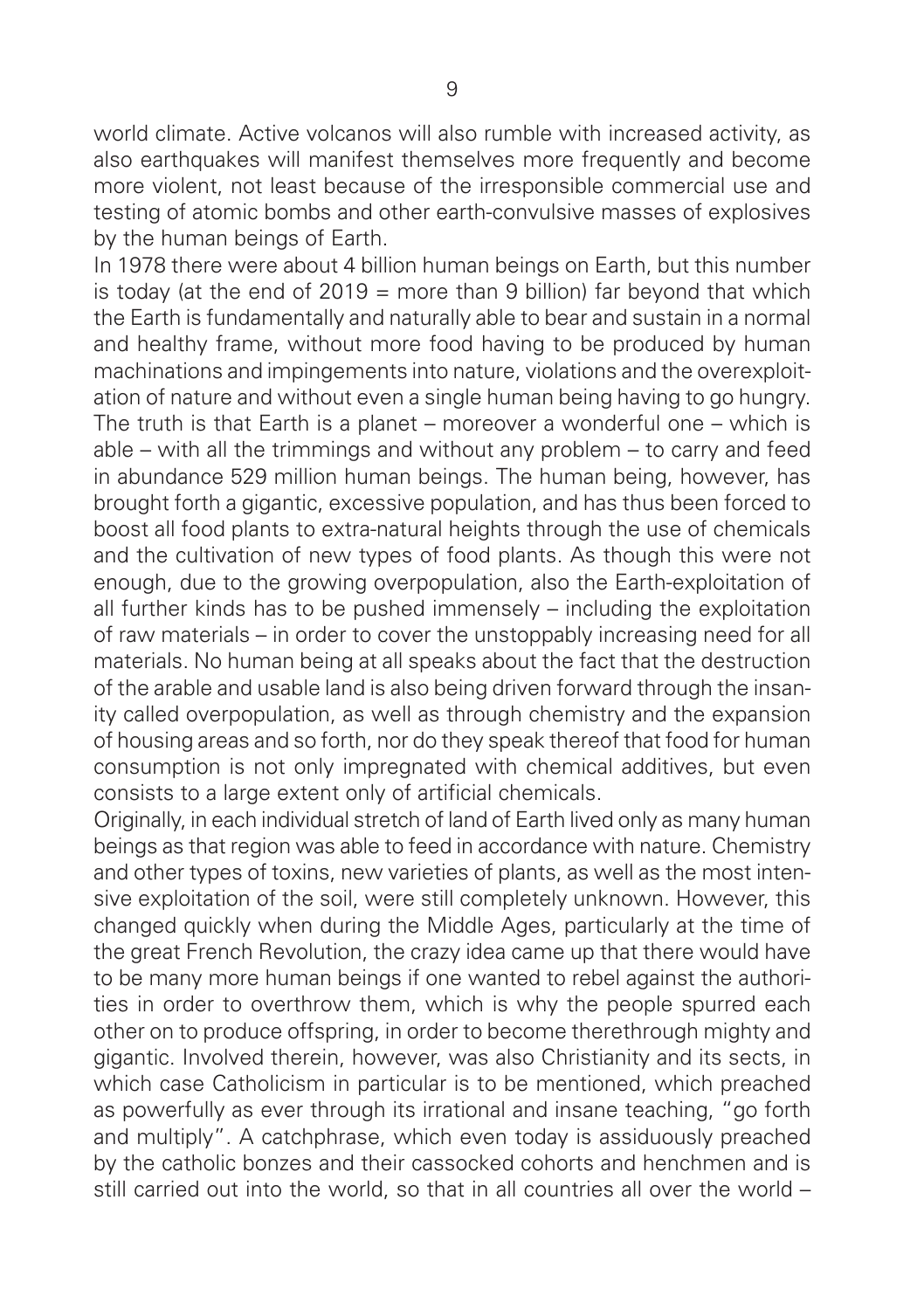for the purpose of acquiring little 'sheep' and busy little mite donors – a guinea-pig-like multiplication of the human being occurs. The therefrom resulting overpopulation, of course, also needs more food, much more energy and many more raw materials accordingly, as well as many other things. In terms of food alone, it can finally only end in all natural plant products soon only having a rarity value, because the entire food requirement for the mass-wise completely excessive humanity can only be produced by purely chemical means. In fact, it is already partially like that today, because food requirements have risen incessantly during the past decades. However, not only the problem of the provision of food products has risen, but also the problem of the shortage of energy.

The human being of Earth is threatened by a complete world-pollution and world-destruction as well as life-destruction with manifold terrible things. Endless lists could be compiled about how everything will be threatened and destroyed, exterminated and eliminated, however the human being has not become smarter from all the damage and calamity brought about to nature, to the planet and life of all kinds. And now the human being of Earth, the planet and life altogether, have reached the point where everything is on its last leg – and to blame for everything are those who are attached to a wrong love for the next one and wrong humanity and therethrough do, handle and act equally feloniously as those who sit in responsible positions in administrations and governments and in aid agencies, and do everything conceivably possible to tear the rest of all life and the planet Earth to pieces – right up to the definitive and irrevocable destruction. To blame for all that are also all those who irresponsibly and initiativelessly push off onto the next one all beginnings of a change for the better, with the primitive and imbecilic phrases: "What can I do as a single individual?" or "Of course, if others join in, I will join in as well" etc., etc. But whoever thinks in this wise is just as unworthy and incapable of life as are those who, through wrong humanitarianism and wrong love for the next one and so forth, are still advancing all the insanity of further-overpopulating and increase immeasurably all the remaining even worse and coming problems of the terrestrial humanity. Anyone who thinks like this, or is of the opinion that the world is fine as it is, does not want any progress but wants the world and all life to be destroyed and eliminated.

All blatant terrible things/terrible visitations of the terrestrial humankind find their origin and their existence in the fact of overpopulation and its unstoppable further irresponsible augmentation. Therefore, the terrible thing can only be fought and removed by perceiving, comprehending and logically following it right at the root, pulling it out and eliminating it: The terrestrial humankind must be drastically reduced. The only humane basis of a reduc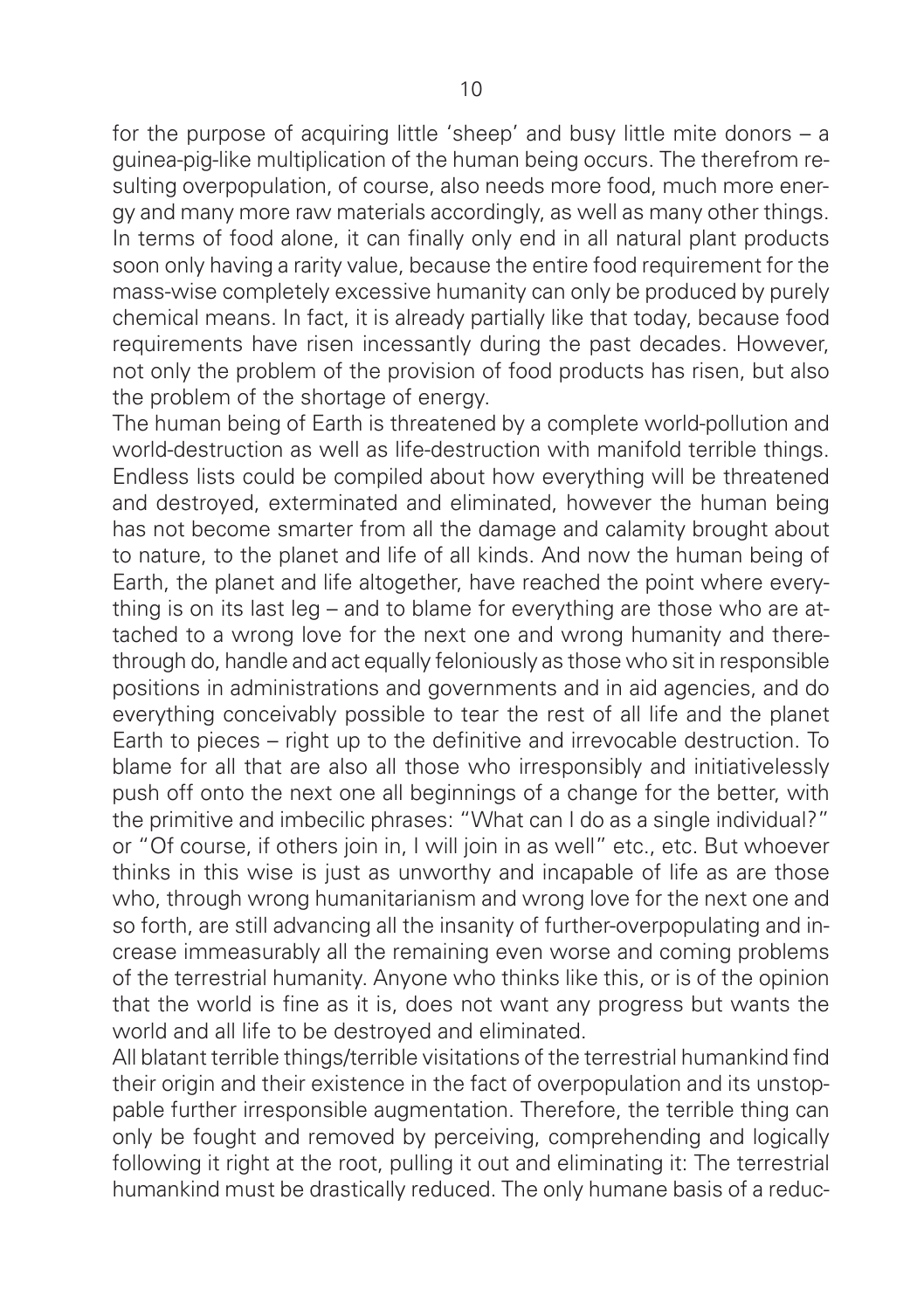tion of human beings, however, can only happen through a regulation of births, which allows the married couple only to have a strictly determined number of offspring after a certain age; this against all excuses, contradictions, anxieties and rubbish-comments of those feeble-minded ones, who – for military, religious, social, egoistical, wrong humanitarian and love-forthe-next-one reasons – claim that descendants in great numbers would be necessary and that a birth control would be contrary to religions and inhumane, etc. Only egoists, sectarians and other life-incapable ones, who have not a haze of a shimmer of an idea of the natural laws and recommendations, let alone of the truthly logic, are able to bring up such an imbecility.

All existing major problems of the terrestrial humankind can only be solved through a purposeful birth control, wherethrough the humankind is reduced to a normal amount, adapted to the planet. All other problem-solving meas ures solely and exclusively represent wretchedly-miserable and useless attempts that barely amount to the proverbial 'drop in the bucket'; on the contrary, they only serve to increase all terrible things and problems even further.

And this purposeful birth control is supposed to be barbaric, inhumane and without love for the next one? On the contrary; if you for once ponder logically over this fact (if you have not done so already and have come to the same truth), then you also find the truth in a logical form, which corresponds to the aforementioned. Only unlogically thinking human beings, who are attached to a wrong love for the next one and wrong humanitarianism, can deny the truth, because through sectarian machinations and irrational teachings they are forced in paths that make them doggishly-creeping and which rob them of every healthy, rational, normal and truthly thinking, feeling and acting, wherethrough only pity, self-pity, imbecility and unlogic arise, instead of feelings for all life-forms. Therethrough every deference and esteem for, and to, the true life is being destroyed, wherethrough wrong humanitarianism and wrong love for the next one can arise like purulent ulcers that spread like the plague.

Since time immemorial, the truth, regarding the clarification of mistakes/errors and guilt/blame, has always been damn hard, and only seldom does a human being accept the hard truth without grumbling and growling. The human being of Earth always feels attacked in his/her personality when the truth is told and explained to him/her. He/she simply ignores all and every thing and believes himself/herself to be flawless and innocent, because he/ she cannot tolerate the truth and rebels against it, because this truth does not correspond to his/her own wrong opinion. Truthly, this acting and doing of the human being is nothing more than stinky cowardice that causes a spe wing nausea in everyone who is able to think in a halfway normal wise.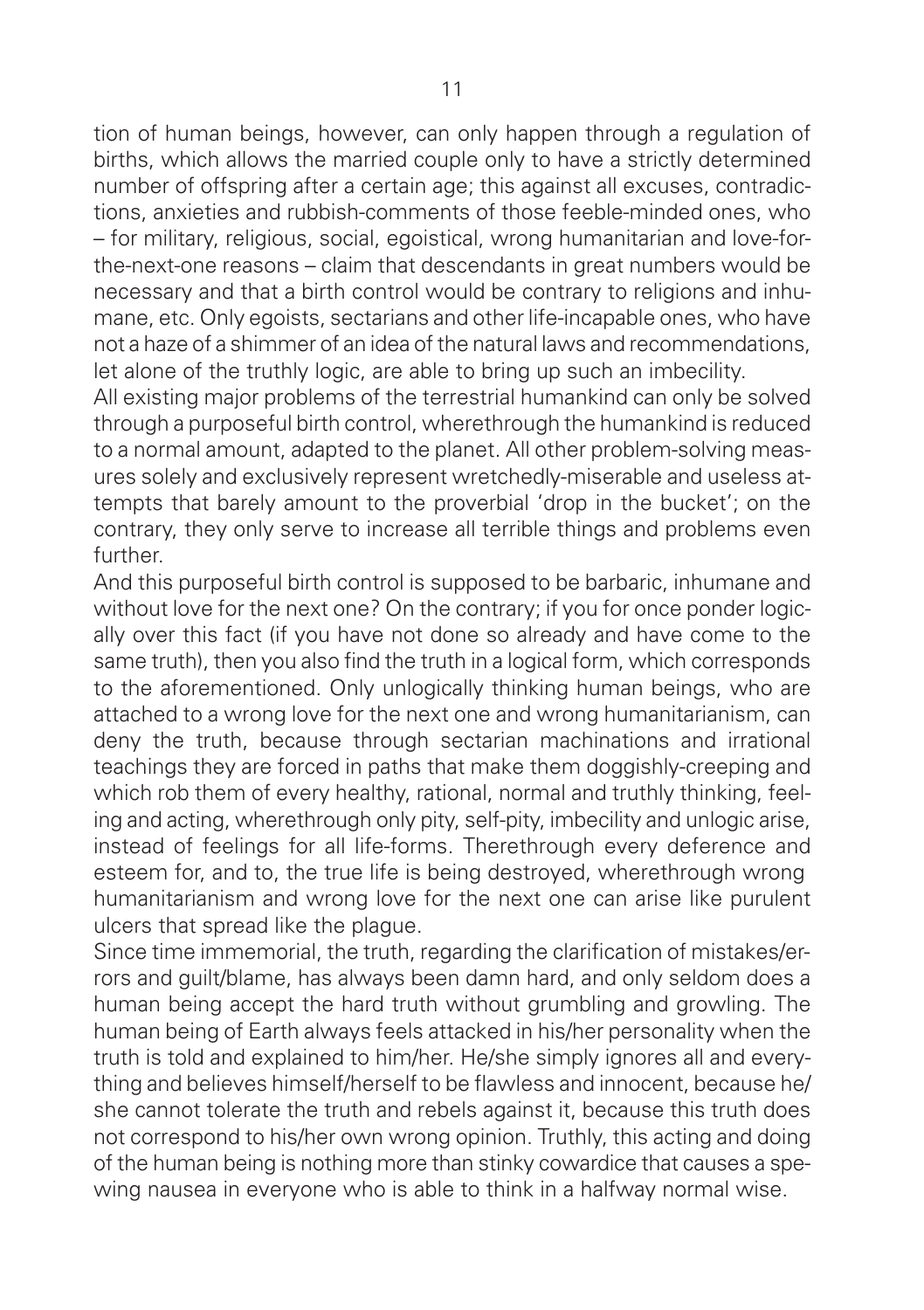Since time immemorial, the truth has always sounded hard and therefore true love, love for the next one and humanitarianism sounds equally hard, because all of these values demand logical thinking and acting from the human being. The same also holds true for the problem-solving of the terrestrial humankind, which means that only and exclusively a population reduction, through stringent birth controls, can resolve all existing major terrible things and that inhumane aid must not be given.

The laws of nature apply to human beings of Earth as well, which each seeing person may easily recognise: Wherever there is a region in which the population of a particular animal species suddenly increases and runs the risk that the region concerned can no longer feed the increasing population, rampantly spreading diseases occur that decimate the increasing and excessive population of animals. Furthermore, it appears in such cases that the overly large population simply dies of famine or falls prey to their natural enemies because they are weak from hunger. This is how nature preserves its natural population, wherethrough in one stretch of land, always only just as many faunal life forms live as this region can feed/support/sustain. Only the human being as a thinking Wesen/individual acts contrary to this natural law and tramples upon it. Contrary to faunal life forms, he/she procreates descendants in an excessive measure and for some time now. Fertile regions capable of providing food have become so overpopulated by human beings that the human beings no longer can cultivate and find sufficient food. On the other hand, human beings have flocked together in herds of millions in towns/cities – which were built on land that once was fertile and arable – who now purchase nourishment/food from everywhere (without themselves lifting one finger for the planting, preservation and harvest) where there are still vacant/available tracts of land for gardening and agriculture.

The human being assumes himself/herself to be the crown of Creation and therefore arrogates the right of insanity to himself/herself to believe, that – due to his/her thinking capability – he/she is placed above everything and is entitled to have a planetary human overpopulation and is allowed to disregard and to trample under foot all natural laws and recommendations. In this megalomaniacal thinking he/she is already unhuman, without love for the next one and imbecilic in such a wise that everything has got out of control of the good human nature into a boundless cowardice. The real and rational thinking as well as true love, love for the next one, humaneness and love for the truth are completely insensitive and unconcerned, wherethrough it can no longer be recognised that, for example, due to the overpopulation, all major problems of the terrestrial humanity are brought forth, which can only be resolved through a reduction in the form of a rigorous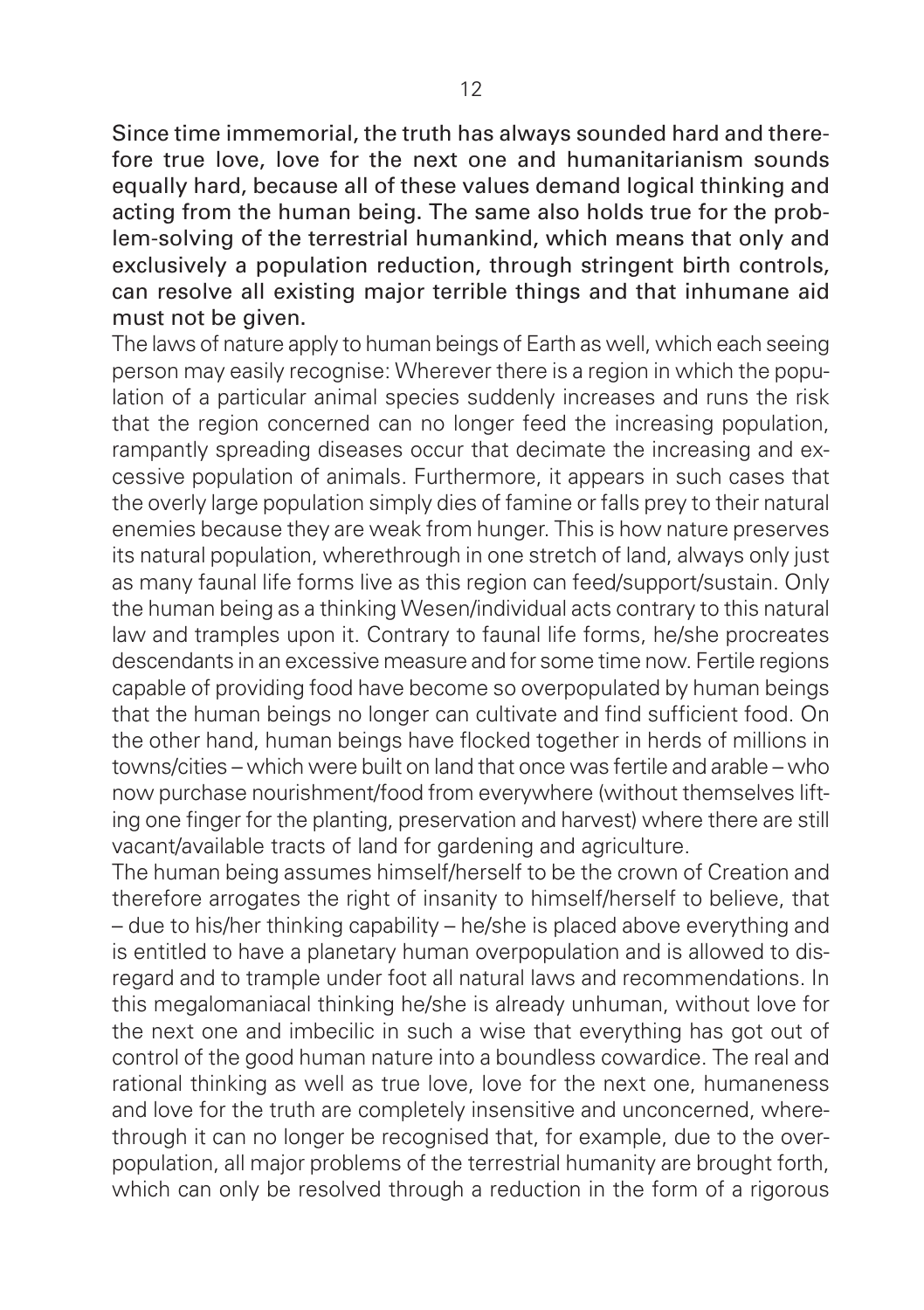stop in births and a birth control. However, instead of recognising and accepting this truth, aid agencies are feloniously initiated and supported, which – because they do not work in harmony with the laws of nature – wreak more terrible things than they create benefit, because they do not instruct and clarify and do not bring about any birth controls, consequently tens of millions of descendants are still procreated and all major problems rise to immeasurable proportions. More affluent people support these machinations with multi-million-dollar amounts, however, only in order to ease their guilty conscience that results from their wrong humanitarianism and wrong love for the next one. These helpers cowardly lie to their own conscience, because they are incapable of recognising the truthly truth and of acting according to this truth alone. So they help in the wrong place and with the wrong things and burden themselves with the quilt of being directly responsible and co-operating in regard to the development of the still further coming and incessantly increasing worldwide misery, of the terrible things and of the great many catastrophes and hardships.

The fallible ones who offer simulated help, the wrong humanists and overpopulation-breeders, are furthermore also to blame for various other terrible visitations/terrible things, and indeed even for terrible felonies that happen on Earth. This also includes torture and the death penalty, both of which are still practiced today in many countries worldwide, and the advocates and proponents of which are often those elements who represent and fight for the religions and other sectarianism as well as famine relief without birth control measures, which offers a hand to a paradox beyond compare, because, on the one hand, they fight for survival, in order to, on the other hand, destroy a life-form by murdering and torturing those who are guilty of a felony or a criminal or political-revolutionary act or opinion. How does that make any sense? And the fact that through the simulated help, again, hundreds of millions of human beings will be newly procreated and in turn from that new criminals, gewalt-felons, drug addicts and extremists of all kinds and so forth, come into being, no one wants to know anything about that.

It is because of those who simulate help, the unlogical ones, the Creation despiser, the wrong humanists and the overpopulation-breeders of every other kind, that the ground is impregnated with the seeds of all kinds of possible terrible things/terrible visitations, from which then the destruction germinates and ripens, which stresses the whole globe and bears many names, although the fundamental terrible thing of all global terrible things and destructions is called overpopulation. Therefrom also results the delusion for the hatred of foreigners and strangers, hatred of races, hatred of outlanders, hatred of asylum seekers and hatred of the next ones, as well as any sectarianism of religious, worldly, esoteric, ufological, philosophic, free-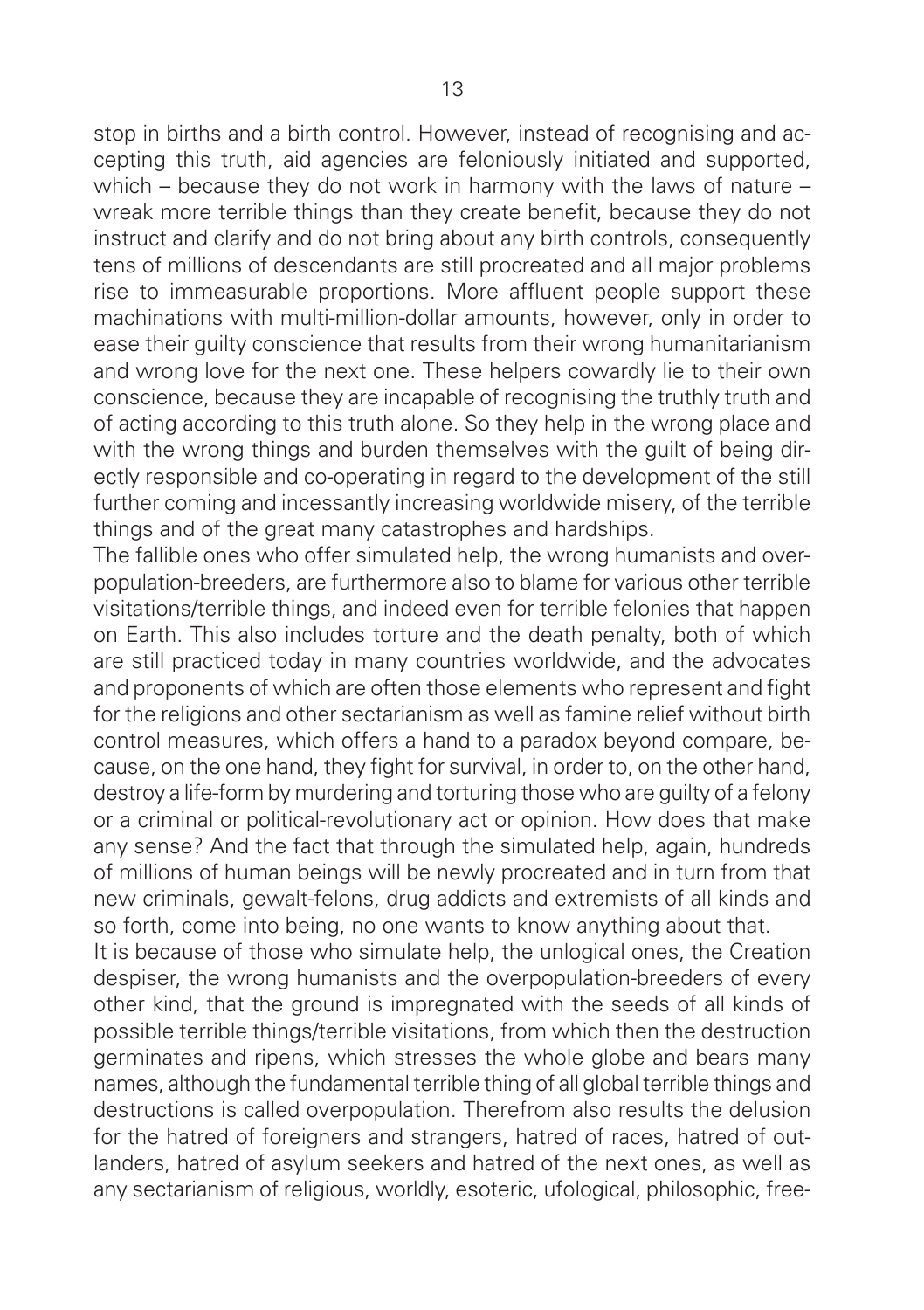church or special-group form, from which also the sectarianism of the main religions is not excluded. Therefrom also result felonies and wars, as also rampantly spreading diseases and drug addiction, drug abuse, alcoholism, smoking/tobacco addiction, sniffing addiction, sadism, masochism and many other scourges the human beings have fallen prey to and which are becoming ever more blatant and more numerous through the incessant growth of the total Earth-population. A fact which has long been proven and which cannot be denied nor can it be concealed. Only those overpopulation-breed ers of any kind, who act feloniously against humanity, neither want to see nor recognise this fact and truth nor do they want to accept it. But why is that? Why do these overpopulation-breeders not want to see, hear, perceive, recognise, comprehend and logically follow the truth and fact of the global terrible things and destruction in any kind and wise? The answer to that is not easy, because the reasons differ amongst all those who fall prey to alcoholism, drug addiction, drug abuse, smoking/tobacco addiction, sniffing addiction, sadism or masochism, any religious, free-church, special-group, philosophic, esoteric, parapsychological, spiritistic or main religions-based sectarianism or war, murder, felony as well as hatred of foreigners and strangers, hatred of races, hatred of asylum seekers, hatred of outlanders or hatred of the next ones and so forth. Therefore it is irrational to assume that there is only one reason for all the mentioned Ausartungen, because the reasons for them are truthly splintered a thousand times over; however, these thousand-fold reasons have an effect and are decisive for extremist as well as sectarian directions of thought and for addictions, that is to say, pathological cravings of all kinds and so on and so forth. Reasons may be the following:

- 1) life-uncapability
- 2) vice
- 3) self-control-lessness
- 4) impairment of the psyche
- 5) sectarian propaganda
- 6) propaganda by special groups
- 7) political propaganda
- 8) contact poverty
- 9) euphoria
- 10) unemployment
- 11) anxiousness (phobias)
- 12) illness
- 13) existential problems
- 14) contact problems
- 15) problems with one's next ones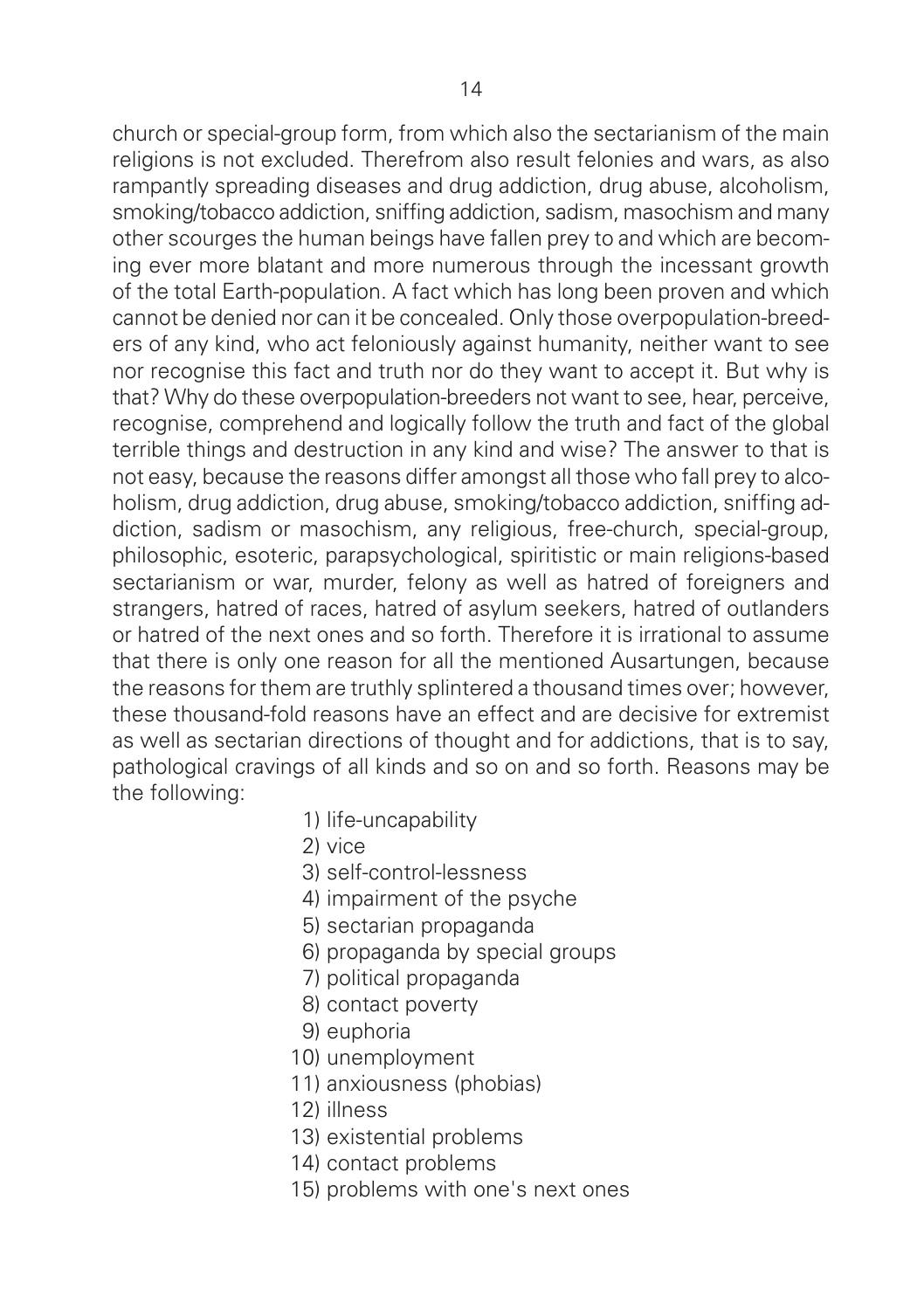- 16) communication problems
- 17) frustration
- 18) poverty of feelings
- 19) schizophrenia
- 20) deluded belief
- 21) delusional quidance
- 22) coercion
- 23) terrorism
- 24) despotism
- 25) wrong education
- 26) misconception of truth
- 27) self-irresponsibility
- 28) search for something higher
- 29) search for the sense of life
- 30) search for the truth
- 31) social grievances/deficits (Bad social states)
- 32) hatred of any kind
- 33) areed
- 34) recklessness/impudence/carelessness
- 35) pathological craving for revenge
- 36) bloodthirstiness
- 37) lust for murder
- 38) family problems
- 39) coldness of feelings
- 40) exuberance of feeling
- 41) lovesickness
- 42) lying
- 43) deception
- 44) megalomania
- 45) boastfulness
- 46) pride/proudness
- 47) adulation
- 48) governmental confusions
- 49) political confusions
- 50) war or revolution
- 51) confusions of any kind
- 52) strife
- 53) discord
- 54) arief
- 55) affliction of harming
- 56) unknowledge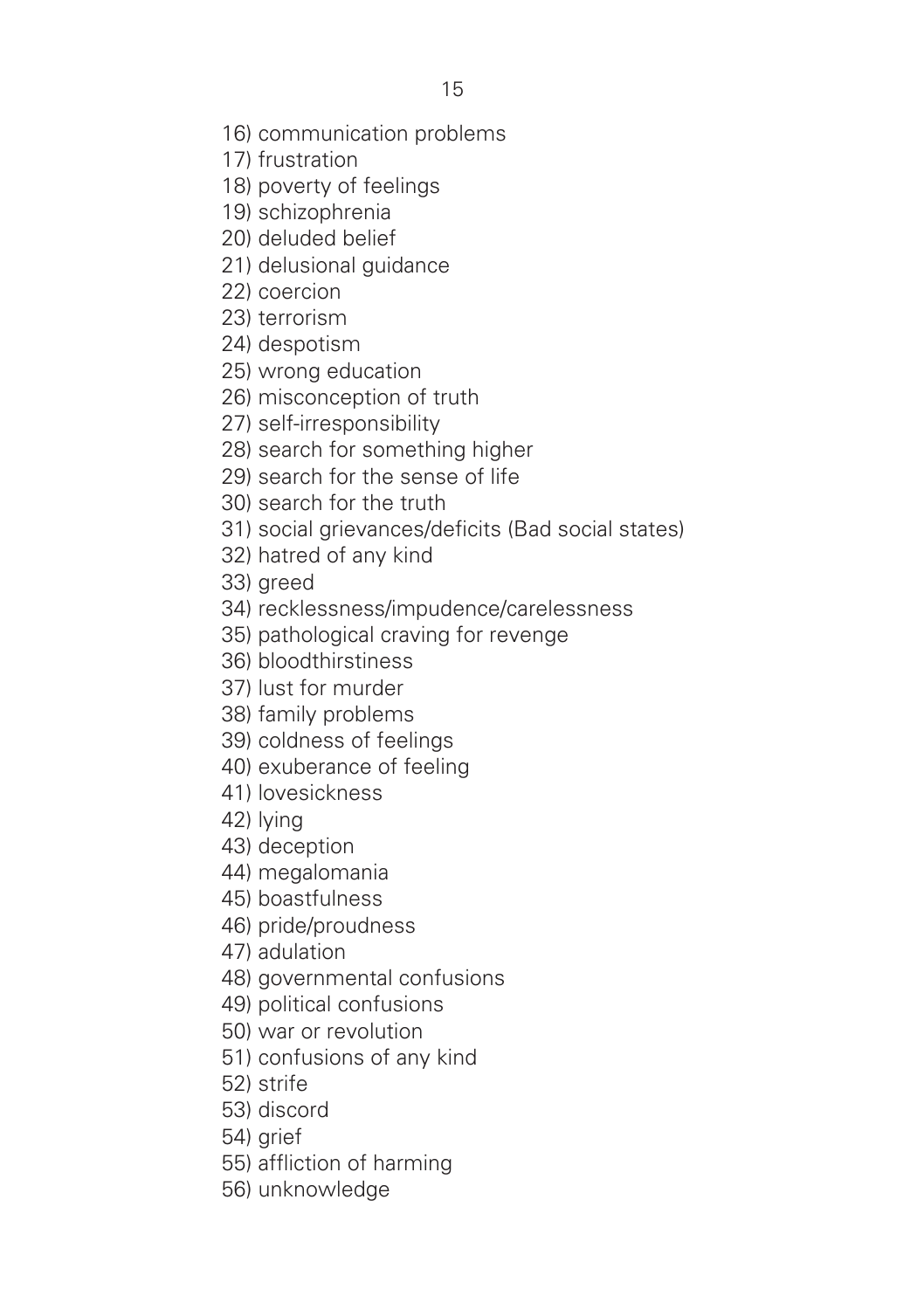57) imperiousness

58) general mismanagement

59) restrictions of any kind

60) personality crises

61) fickleness

62) weak-mindedness

63) initiativelessness/without initiative

64) convictionlessness/without opinion

65) thoughtlessness

66) breach of trust

67) adultery

68) breach of friendship

69) breach of promises

70) doubtful promises

71) self-torment

72) depression

73) sorrow

74) ebullience of adventures

75) loneliness

76) urge for the unusual

77) urge for Ausartung

78) urge for recognition

79) prejudices

80) a know-it-all attitude

81) false/wrong criticism

82) weakening/growing soft

83) unfairness

84) wrong humanitarianism

85) imbecility

86) torment of any kind

87) torture

88) maltreatment

89) physical and psychical Gewalt

90) exploitation

91) reasons of state

92) incapability

93) unconcernedness

94) allowing oneself to be persuaded

95) hanger-on-hood

96) incapability of evaluation/assessment

97) envy and resentment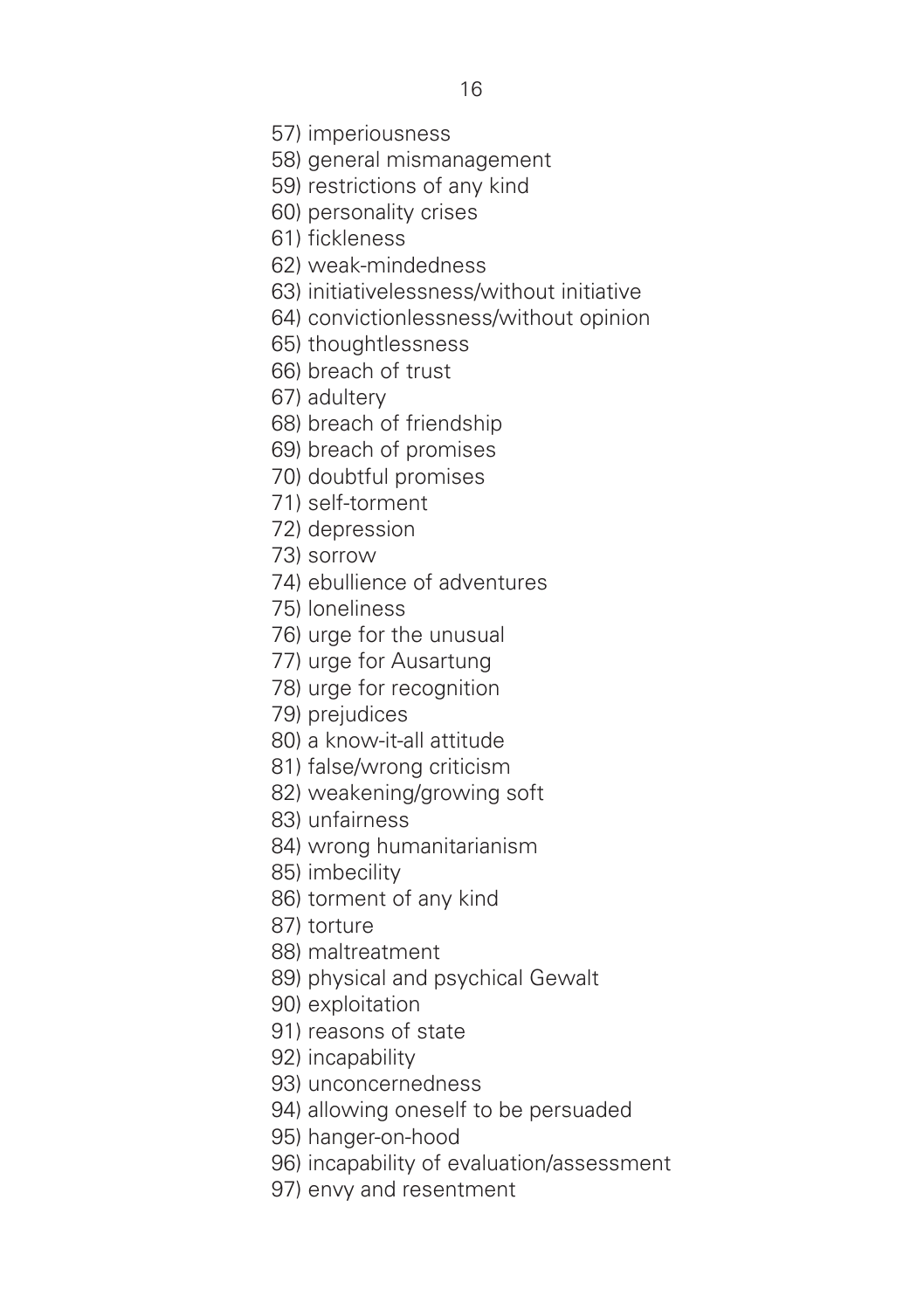- 98) stinginess
- 99) unrestrainedness
- 100) immoderateness
- 101) egoism
- 102) jealousy
- 103) behavioural disorder
- 104) work-shyness
- 105) lust for war/belligerence
- 106) greed for might

These are but 106 of the many thousands of explanations, reasons, causes, starting points and decisive factors/things leading to sectarianism of all kinds and shades, as well as to drug addiction, tobacco/smoking addiction, alcoholism and sniffing, as well as to the delusion for the hatred of foreigners and strangers, hatred of races, hatred of outlanders, hatred of asylum seekers and hatred of the next ones and so on and so forth, as these terrible things/terrible visitations reach the point of Ausartung especially through the Ku-Klux-Klan, antisemitism and neo-Nazism and so forth, whereas from all these terrible things/terrible visitations – in widely ramified form – again uncountable further terrible things/terrible visitations and destructions result, which very often end in complete pauperisation/progressive deterioration or in suicide as well as in murder, torture, the death penalty (which also is murder), criminality, mass murder and genocide. The future will prove that all these and many (other) terrible visitations/terrible things will alarmingly increase further and will get very badly out of control of the good human nature – both, the sectarianism of all kinds as well as vices and pathological cravings, such as drug addiction, drug dependency, alcoholism and sniffing and so on and so forth. But also the criminality of the heaviest form and the felony of all kinds will increase alarmingly and will claim many human lives, as will the hatred of foreigners and strangers, fraternal hatred, hatred of asylum seekers, hatred of races and hatred of the next ones. Tortures take on the same evil and far-reaching deadly forms as do death penalties, physical and psychical gewalt, single murders, mass murders, religious and sectarian murders as well as genocides. Also many other malicious terrible things/terrible visitations, which are of religious-sectarian as well as political and special group form and character, will increase to a horrendous extent and will dominate the world and the human being and put them in fear and horror. However, the human beings of Earth alone are to blame for all that, and indeed all those who have to be branded/accused as overpopulationbreeders – no matter in what form they make themselves guilty. All those guilty ones are the ones who quite consciously threaten to endanger and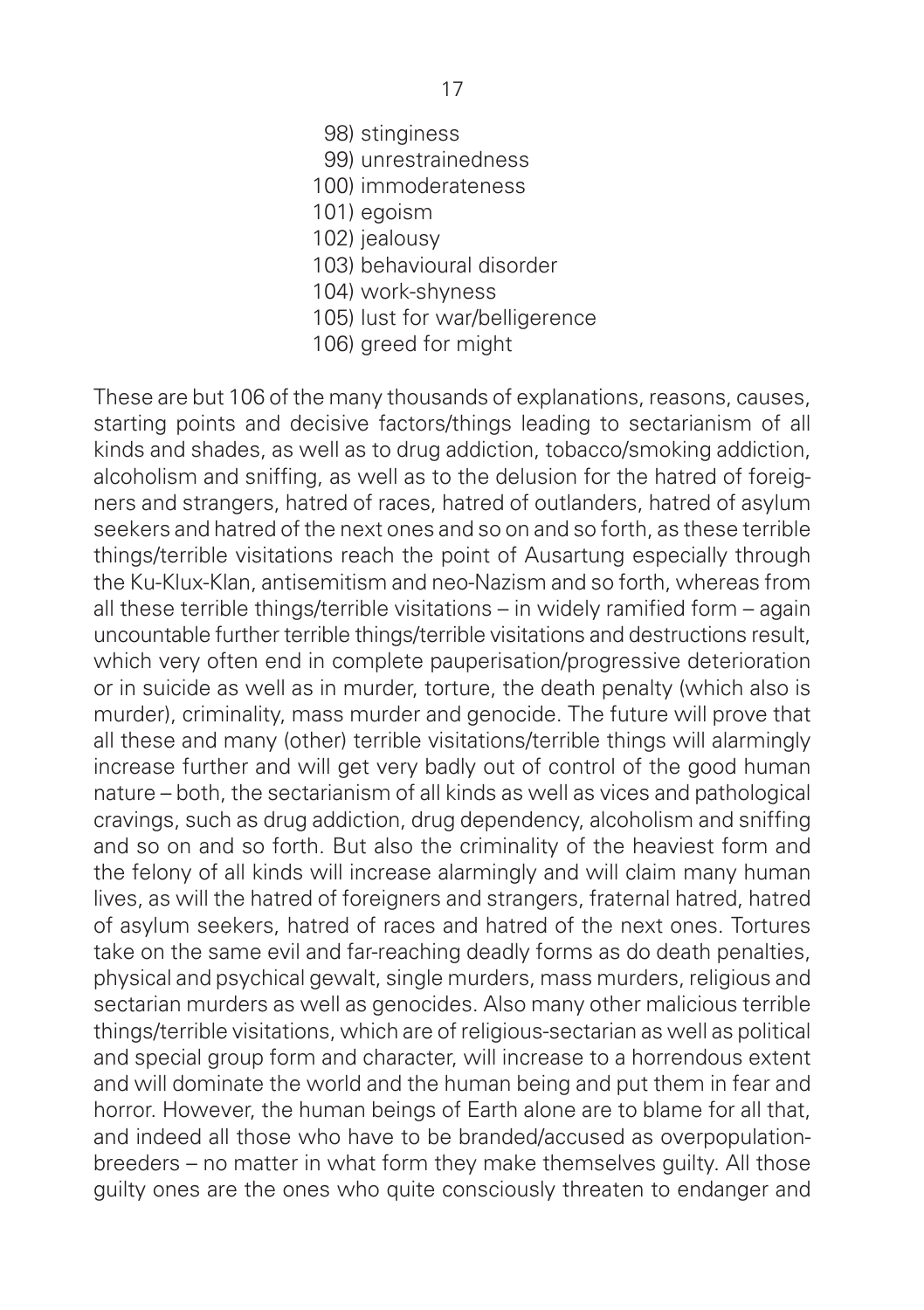destroy all life on Earth. Due to all these irresponsible Earth-humans themselves, all life-destructive terrible things/terrible visitations are consciously terribly bred – through the continuous production of new human descendants and thus through the growing overpopulation. And all this merely because many human beings of Earth are irrational and have no sense of responsibility inherent in themselves, neither for themselves nor for their own descendants, nor for their next ones and also not for the rest of humanity. Therefore they also have no sense of responsibility at all for planet Earth itself and also not for all the life of fauna and flora in this world. And all this merely because the irresponsible ones are imperious ones and megalomaniacs, who see themselves as Creation itself and believe that their imbecil ity is in line with a real and rational thinking, while they truthly are not even capable of letting one single hair grow on their head according to their own will and command. Truly, one cannot and may not refer to this kind of human being as rationality-bearing, because how could they otherwise do and arrange everything in a way that the religious and worldly sectarianism and the deluded belief of all kinds as well as the extremism-delusion with all its Ausartungen are still tolerated and even promoted and defended, and life on Earth and even the planet itself are devastated and destroyed. These irresponsible ones, these wrong humanists, sect-believers, delusional hangers-on, breeders of overpopulation, calamity and terribleness as well as destroyers of life and planet, are the ones who do everything to drastically increase all terrible things/terrible visitations on Earth, which go overboard evermore and threaten and destroy all life in its existence, encouraged by their wrong humanistic sectarian belief, wherethrough the human being of Earth multiplies faster, worse and more unrestrainedly than guinea pigs and rabbits.

For the disastrous things (arduousness, illness, disease, everything evil and death) of the overpopulation and the slow and sure and continuously faster advancing destructions of all life on Earth and the planet itself, truthly, also mismanagement and corruption as well as organisations and advocates of foreign aid have to take the blame, even if those responsible refuse to accept this. Precisely due to the foreign aid of the industrial countries of the so-called civilised and economically well-situated world, destructions have been caused in the Third World countries, which led from the deforestation of the rain forests up to the complete devastation and barrenness of once extremely fertile stretches of land. Where once stood oxygen-giving and climate-regulating rain forests, today there are barren and devastated, corroded, eroded and dead soils, on which hardly a blade of grass is growing; and where blooming fields and farmland were or where enough life-sustaining harvests with various kinds of crops and vegetables and so forth could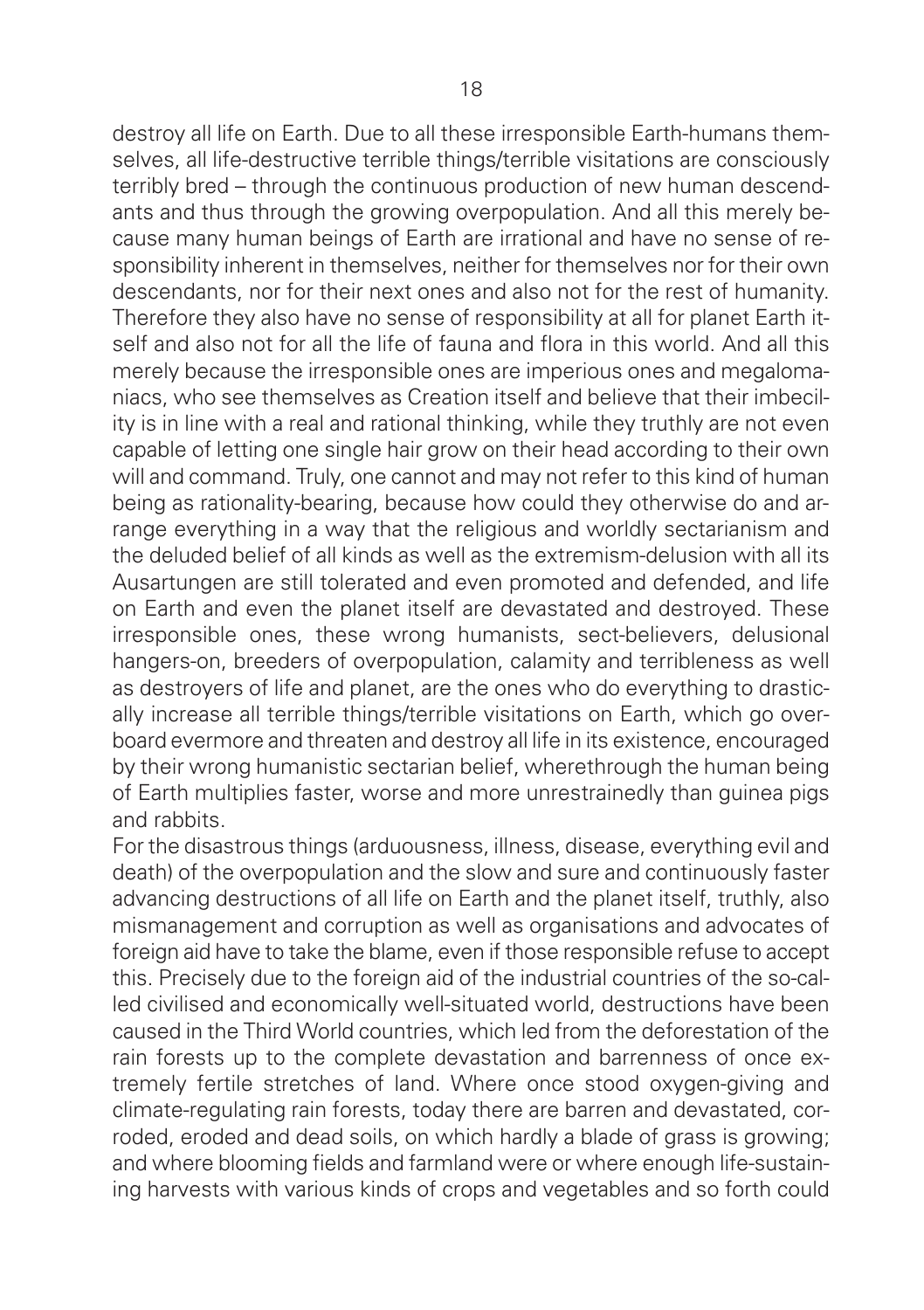still be wrested from the barren ground, today there are salt deserts, deserted and dead landscapes or infertile wetlands, which often enough are breeding grounds for deadly pathogens. And all this owing to the blame of the foreign aid of those who irresponsibly make horrendous profits and pumped (and continue to pump) immense financial means from the economic and civilisation countries into the Third World countries in order to practise mismanagement and corruption or to have it practised, and to build weirs and model plants and developmental enterprises formed according to an economic model, to clearcut rain forests, as well as to destroy land and life, wherethrough massive climate changes are called forth that influence the whole Earth and all life negatively and call forth enormous storms, hurricanes and typhoons as well as floods, rockfalls, earthquakes, droughts, and many other catastrophes. But also with regard to the human being himself/herself, various catastrophes were evoked and brought forth by means of foreign aid. For example, 'poor' farmers from Third World countries were 'developed' by means of the foreign aid, either by expelling them from their lands or by preventing them from continuing to cultivate their barren land in order to obtain meagre crops/harvests, from which they have been able to feed themselves and eke out a living for centuries. Due to being expelled or prevented from cultivating their land, the ones working on the land and the farmers and so forth, lost their basis of existence/livelihood, as this also happened through the overdevelopment and destruction and desertification of their barren, but somehow still fertile land, by means of the foreign aid.

The human beings, who had worked the meagre but somewhat fertile soil for centuries and millennia and had somehow always obtained sufficient food, frequently lost not only their land through mismanagement, corruption and the foreign aid itself, but in addition, they lost their familiar work with which they had lived peacefully for centuries. With the loss of their land and work, their initiative disappeared as well, because due to the fact that the dispossessed, expellees and unemployed were supplied with food of all kinds by the foreign aid, they also lost their initiative to fulfil their own responsibilities and to make an effort to sustain their own lives. Consequently, they simply began dozing and leading a sedate life and waiting for roasted pigeons – in the form of food supplies from foreign aid – to fly into their open mouths or, at the very least, being brought to them free of charge. And since the traditional activity of the food production process was lacking by means of the hard work of cultivating the barren soil, these human beings no longer knew how to behave or what to do. Thus, in their boredom, the human beings preoccupied each other, particularly in a sexual form, whereby male and female got together and began to procreate offspring en masse.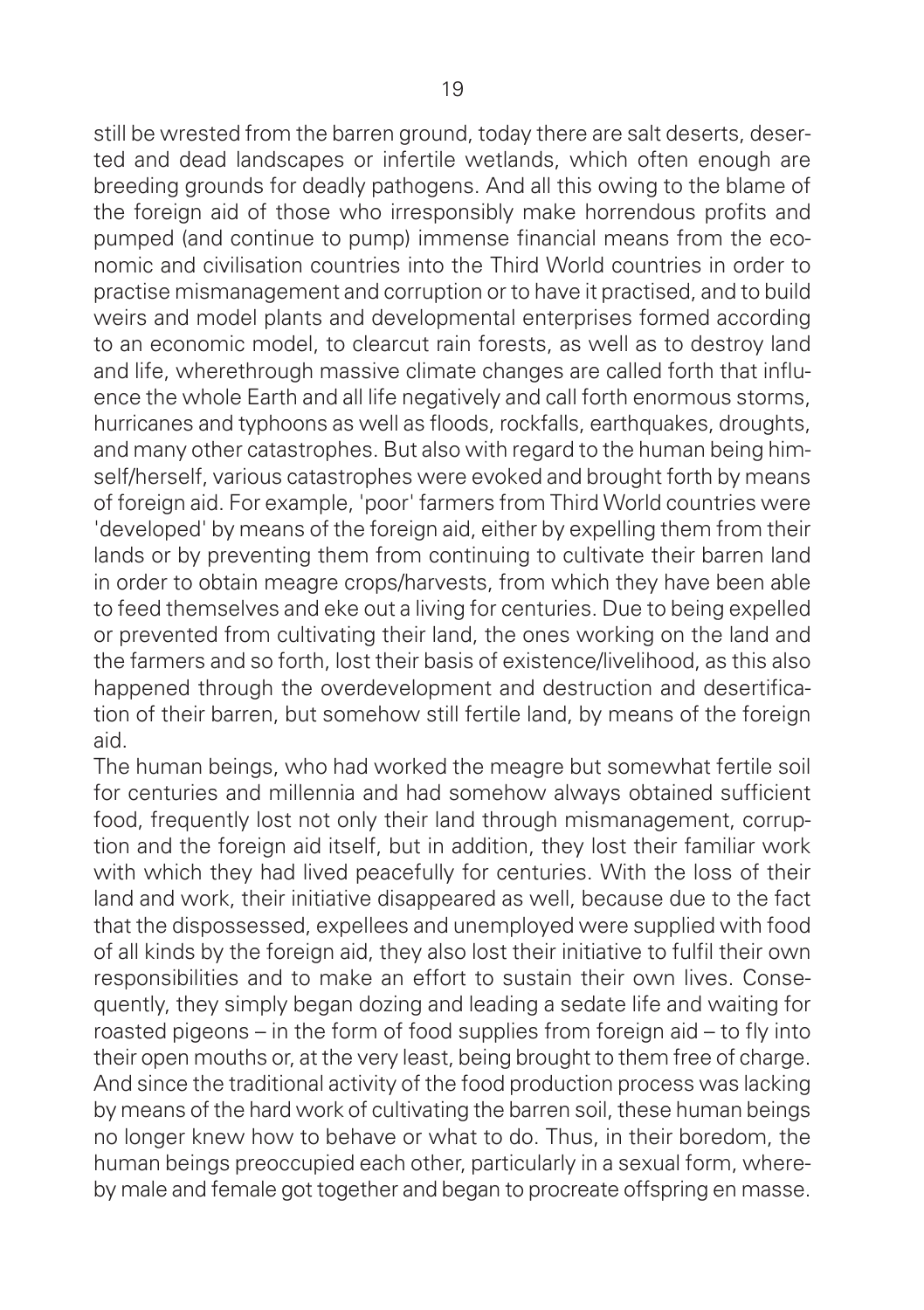If firstly the French Revolution was to be blamed for the population increase, due to which, as a result of a delusion, many children had to be conceived in order to be able to stand up mightfully to the authorities and to put them in their place, then additionally the old delusional idea came up that many descendants had to be begotten, so that the elderly would be sustained by them in their old age. Therefore, due to foreign aid and so forth, henceforth also the boredom of the suddenly unemployed and expelled ones, disowned ones and the ones without initiative and so forth, led to an explosive increase of offspring and therewith to a rapidly growing overpopulation. Therefore, foreign aid is also to blame for the terrestrial overpopulation and for the destruction and threat against all life on Earth and the planet itself.

Within the same frame of the destruction of the planet and all life on Earth, by means of the breeding of endlessly many offspring of the Earth's human being from which the overpopulation results, also the major religions and sects are to blame, which, come hell or high water, invade proselytisingly and like predators – which are badly out of the control of the good human nature – the Third World countries and spread the insanity of their religious and sectarian belief, along with all its inhumane, degrading consequences and Ausartungen that are based upon enslavement, mismanagement and corruption as well as exploitation and negative influencing of the conscious ness, consciousness-based deprivation of freedom, delusional belief, religious war and religious murder as well as the stupefaction of the human beings and so forth, and in the fundamental terribleness of all overpopulation stupidity, namely in the insanity of the sectarian phrase, "Go forth and multiply".

The truth is such: The Earth is tremendously overpopulated and is running towards its own destruction and the destruction of the entirety of life – and this as a consequence of overpopulation. And solely and exclusively the human being himself/herself is to blame for this overpopulation, because also in this regard, he/she knows no boundaries whatsoever, just as he/she does not in all his/her other Ausartungen. In contrast to the human being, the animal world behaves purely based on instinct, more reasonably and in accordance with nature's laws, because animals – by adjusting their urges and instincts – regulate their own population and adapt to available food supplies and living conditions. However, if nevertheless an overpopulation arises for some reason, then a natural mass extinction occurs in order to segregate and cull the surplus of animals. The human being as a rational Wesen/individual could follow this example, but in his/her megalomania, he/she does not care about it at all. He/she believes himself/herself to be the crown of Creation and as such, he/she feels entitled to be able to transgress against all natural laws. Consequently he/she continues to terribly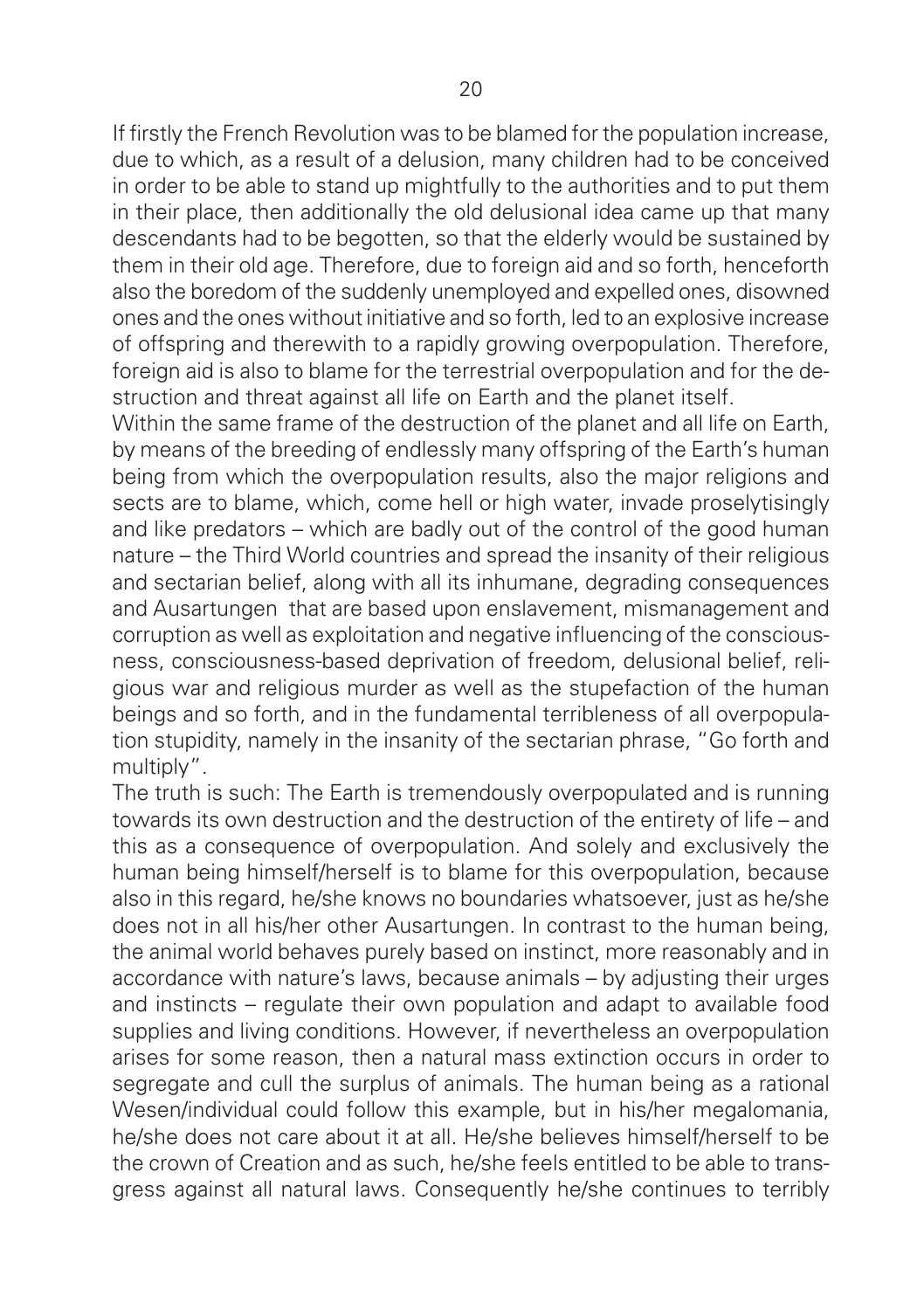breed the overpopulation further, which results in humanity multiplying unstoppably, wherethrough hardship, terrible things/terrible visitations and misery, criminality, illnesses, rampantly spreading diseases, addictions and any other inequities and Ausartungen increase further, become immeasurable and unstoppable and finally end in roaring chaos and the total destruction of all regulation and all life.

The more foreign aid, famine relief and other aid that is provided everywhere by wrong-humanitarians and other ones flipped out by pity, without including any birth control measures, the more horrendous the hardship, terrible things, misery and all other catastrophic conditions and Ausartungen become, through which life and the planet are ruined and destroyed. Without significant and real humane and purposive help, neither can underdeveloped countries nor peoples be made cultivated, civilised and economically equalised and progressive within a few short years or decades, nor can the human beings of these peoples and countries – without international direction – simply be 'revamped' and made to master the thinking and behaviour of the world and human beings who call a healthy economy and politics as well as an extensive education and general education as well as a healthy social system and a healthy government, legislation and guideline for overall development their own, all of which they had to work for over the course of centuries.

Naturally, aid in every form is quite appropriate, but only where it is responsible to apply and to do so. Such aid may well be given/applied in underdeveloped Third World countries and so forth, but never in a form where it occurs through famine aid and foreign aid and so forth, without giving instructions regarding birth control. The aid for these countries and for these human beings ought to consist therein, to educate them in regard to progressive work and progressive work methods and in better and more prolific cultivation of their land without interfering with the natural ecological system in a destructive form, and therefore the aid should consist in providing the human beings with a good school- and general education, where through also a progressive and social form of thinking arises and an aware ness that each human being himself/herself is responsible for his/her own doing and acting and for his/her work as well as his/her own life. Thus, aid must also consist in educating the human beings about the catastrophic consequences that arise from overpopulation; consequently the aid must also consist in providing education regarding necessary birth control meas ures, contraception and a rigorous stop in births.

Aid is appropriate in every reasonable form, where the human beings do not terribly breed an overpopulation and do not 'kid' like guinea pigs and rabbits; where the human beings are hard-working and are free of debts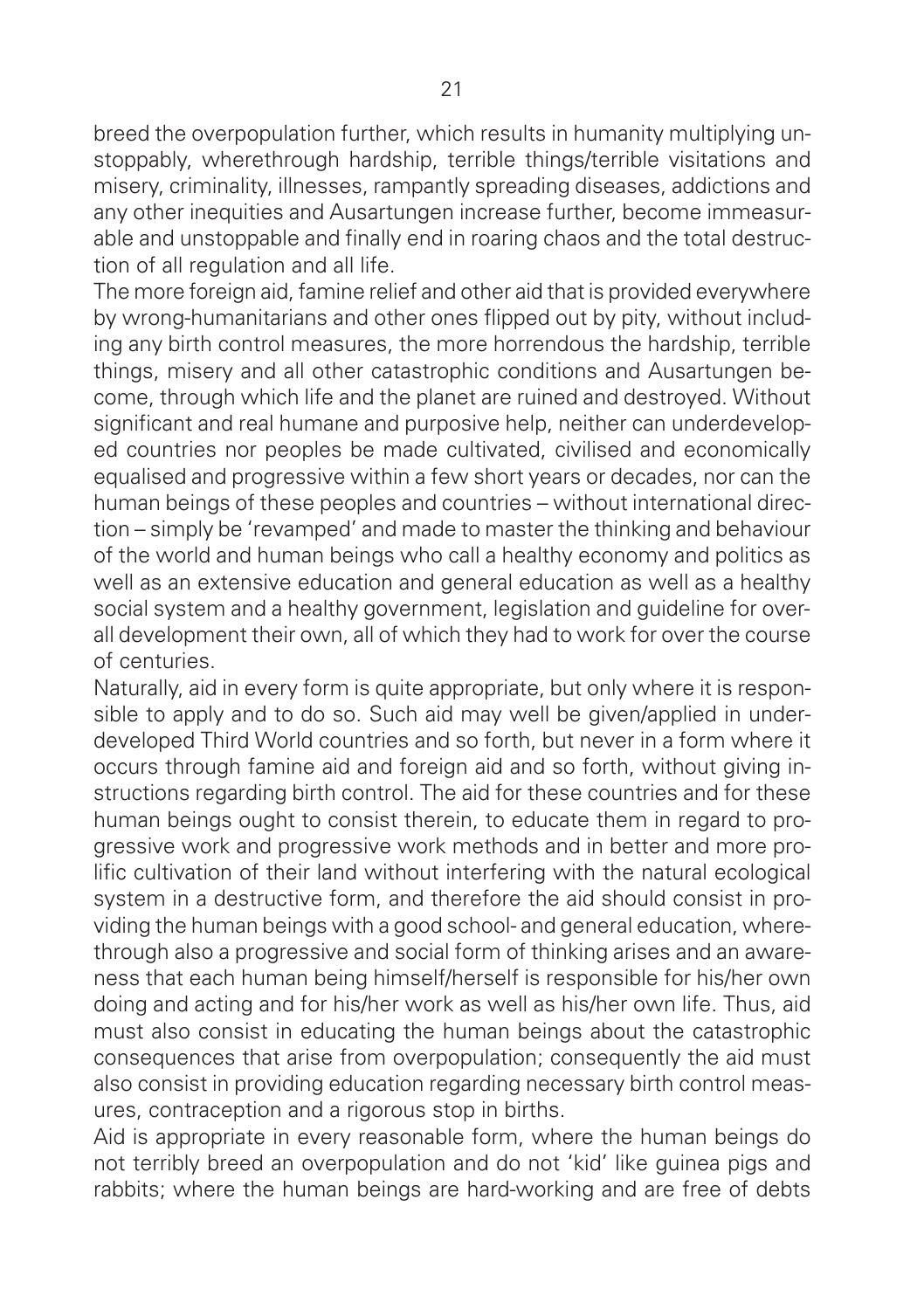and have not fallen into misery due to any fault of their own and also create for themselves a certain education and general education and so forth, according to which they have learnt to think and act progressively and responsibly, from which, in turn, results that they limit their descendants and are not to be blamed for the growing overpopulation.

May the human being of Earth let the purely natural laws and recommendations prevail in all things, quite especially, however, in regard to the overpopulation, which can only be reduced by a radical and rigorous, worldwide stop in births in a certain form. Only in this form does the human being act rightly, wherethrough misery, hardship and terrible things of every kind are finally stemmed and got under control and can ultimately be erased from our beautiful, blue planet Earth.

Overpopulation also brings ethnic problems with it and literally evokes them, from which mass migrations as well as war, murder and manslaughter result. Due to the continuous growing of the Earth's population, the human beings are more and more densely crowded together and the space for the individual human being becomes ever smaller and scarcer. Through that it is inevitable that human beings of different peoples, tribes, religions, views, opinions, philosophies and directions of thinking and so forth, increasingly crowd together and cramp each other, which automatically and quite perforce leads to friction, differences and strife, from which, in turn, quite perforce and automatically, war, murder and manslaughter as well as mass migrations arise, whereas the mass migration alone leads to new malicious and worldwide problems that are out of the control of the good human nature. Namely the refugees do not simply leave their familiar homesteads in order to search for land and a new homestead elsewhere, rather they flee to foreign countries and often to countries that are – financially and economically and so forth – better off than is the case with their own homelands. And truly these refugees hurriedly pile off in the thousands, tens of thousands and even hundreds of thousands and millions out of their homelands and flood the foreign and more prosperous nations, which therethrough become infiltrated with foreigners and are befallen with sheer unsolvable problems, which cost the host nations of the refugees billions, which have to be assumed and compensated for by the hardworking citizens of the 'host nation' concerned through horrendous taxes.

The refugees from those nations, where ethnic problems, war, murder and manslaughter as well as persecution of all kinds and so forth prevail, invade the better off countries more and more and establish themselves in them – very often with lies and through criminal machinations. The foreigners increasingly infiltrate the better off nations of the world, which they are very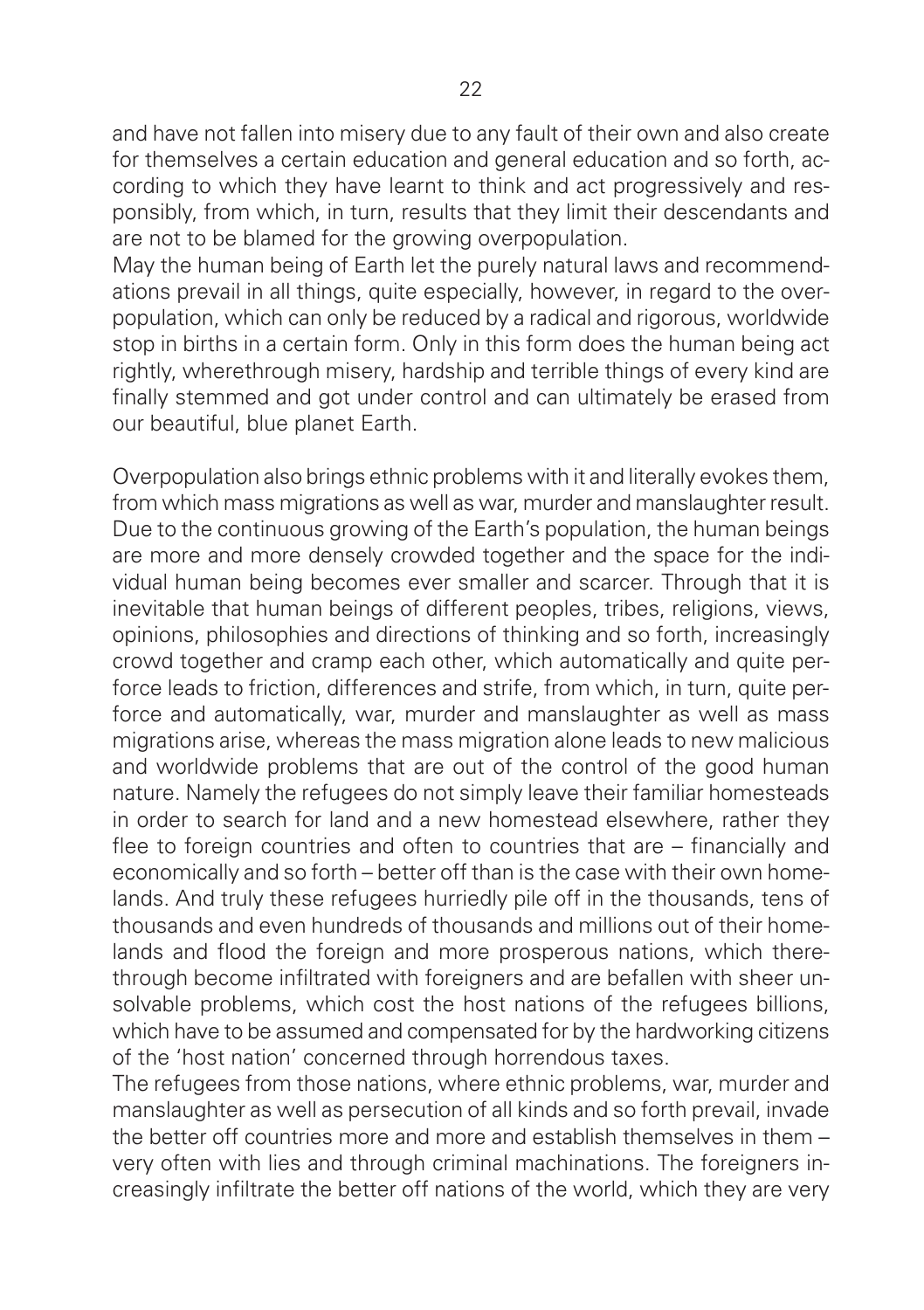often only able to enter illegally. And the foreign infiltration, which arises from all these refugees, brings new problems with it which are of social, economic, political as well as religious and ethnic nature. Slowly but surely, the social welfare system begins to collapse, the costs of living and the rental of houses climb higher and higher, the housing shortage increases further and further and the refugees mingle with the local inhabitants and slowly but surely wipe out the very own lineage of the country's native people by establishing mixed marriages, from which in turn crossbred descendants originate and indeed in numbers and masses which is no longer responsible.

If mixed marriages occur due to human beings meeting in various countries while travelling or working and so forth, whereupon these then form a mixed marriage, then that is normal and understandable and thus such occasional mixed marriages neither harms the lineage of the people nor the people itself. However, if through the foreign infiltration of the country, mixed marriages are formed in masses and mixed descendants are procreated, then within a short time a new population of mixed races springs forth, through which the original native peoples will be displaced and eradicated.

The type of refugees fleeing into foreign nations shows no homogeneity, because they stem from all social levels and frequently their real reasons for migrating are very diverse and range from economic flight and a flight from personal problems, broken hearts, drug problems, religious and military reasons, right up to a flight for political and family reasons, for adventure and to avoid work. And all these refugees of various genera flee their native lands to seek shelter in more prosperous countries, wherethrough these countries begin to suffer from the infiltration of foreigners with all its malicious consequences that endanger both, the government and the populace. The majority of all refugees thereby appear as asylum seekers, which cost the host nations and its hard-working tax payers billions in monetary terms. This, in turn, of course, is not welcome by different groups of the local people, wherefore hatred against the asylum-seekers and hatred of foreigners as well as hatred of other races and so forth, flare up and are fuelled, which leads to deadly escalations, calls forth material damage and evokes unimaginable disaster, calamity and terribleness.

There is another factor with the refugee problem that must not go unmentioned, namely that, as a rule, only human beings flee from their homeland who are better off financially, who have some assets of their own, such as a house or some land, which they can turn into hard cash in order to finance their escape. And these refugees are not what you would call particularly modest, because more often than not they make brazen financial demands on the refugees' host nations in regard to money, housing,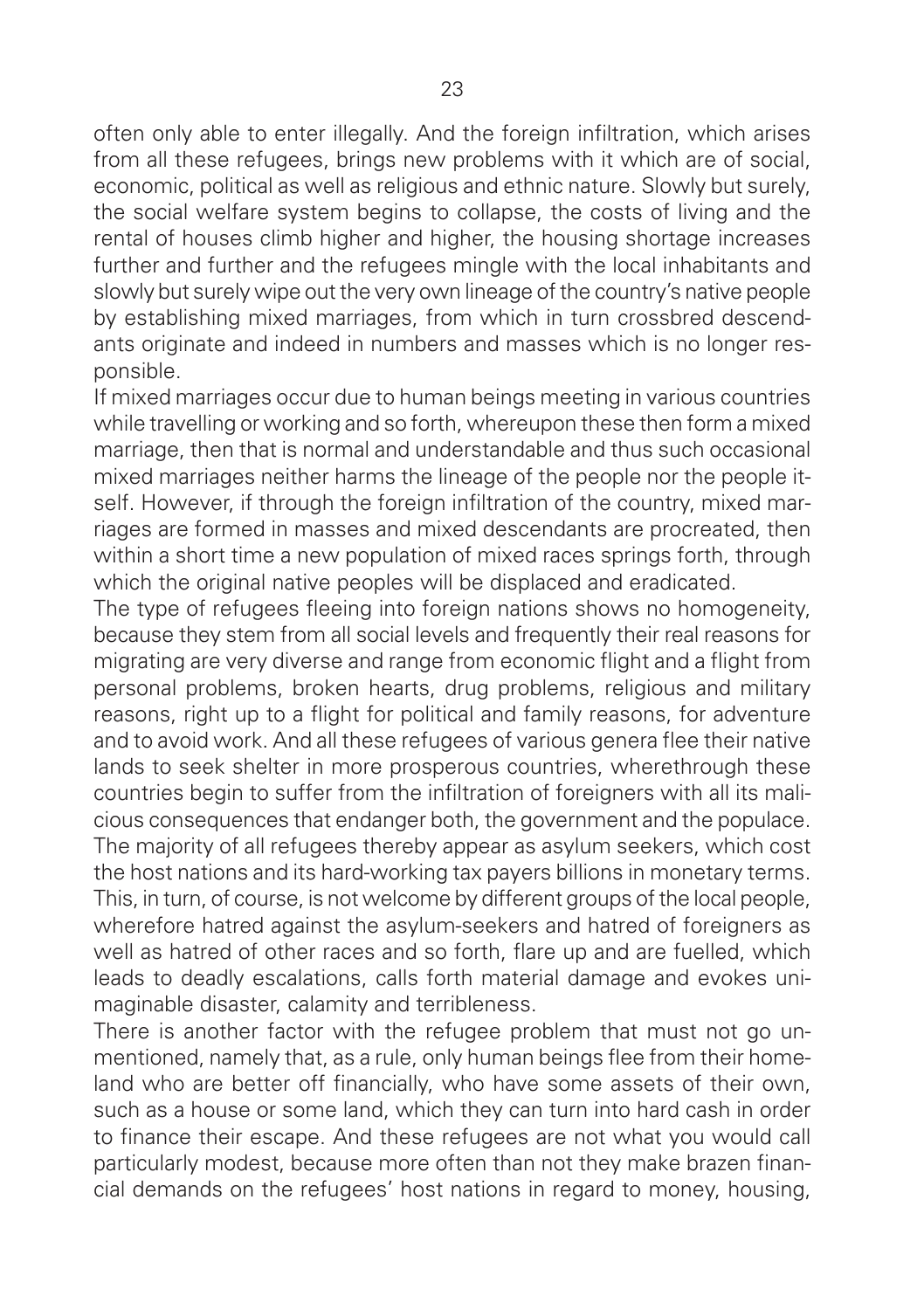vehicles, living expenses, clothing and social aid of all kinds and so forth. However, those in the homelands of the refugees, who have to flee and leave their homeland for reasons of personal safety, cannot afford a flight or only in the rarest of cases, because they simply and plainly lack the necessary financial means for that, which is very often why they are arrested, tortured and murdered. Ergo, as a rule, only those human beings feature as refugees, who have some funds/capital in some form. In particular with those, however, it is very often the case that they only flee to a country that is economically and socially better off, in order to lead a more comfortable life than was possible for them in their homelands, because it would have cost them too much strain and effort. As purely economic refugees and so forth, they disguise themselves in the host countries with lies and cheatings. claiming that they had to flee their homeland for reasons of religious, military or political persecution and so forth. Thus claims, lies, cheatings and swindlings, which in those cases do not correspond to the truth. It also happens quite often that refugees appear, who are more than just simple criminals but downright serious felons and who commit profitable and serious felonies in the refugee host countries. Also, more frequently refugees of that kind appear, who reach refugee host nations, in order to – unofficially or even officially with governmental permission – operate as collectors of horrendous sums of money with which then wars, fratricide or revolutions in their homelands are supported or with which weapons and other war materials are purchased.

Only very few of the refugees can truly be categorised as refugees. Truthfully there are very few out of the many thousands, who have to flee their homelands for the sake of the safety of their lives and who legitimately can be regarded as refugees and can be recognised as such, even though contrary to that, those responsible for the refugee-system in the refugee host countries, bestow the status of a real refugee to thousands and many thousands of such pseudo-refugees and the entire nation then has to bear the costs for it. These responsible ones do not recognise or, out of wrong humanitarian reasons, do not want to recognise, that these types of refugees are just economic refugees and so forth, who despicably and disdainfully abandon their own home countries. Especially when confusion and misery afflict/terribly visit a country and this country is dependent on the help and cooperation of each individual citizen, then those, whose help is most urgently needed for the survival of country, state and life, flee their homeland. Cowardly they flee from their own homeland, instead of cooperating to bring their homeland to an appropriate regulation, wherethrough a prosperous country and a prosperous nation could be created and built up. However, through cowardly flight this can never be achieved, regardless of whether it concerns a country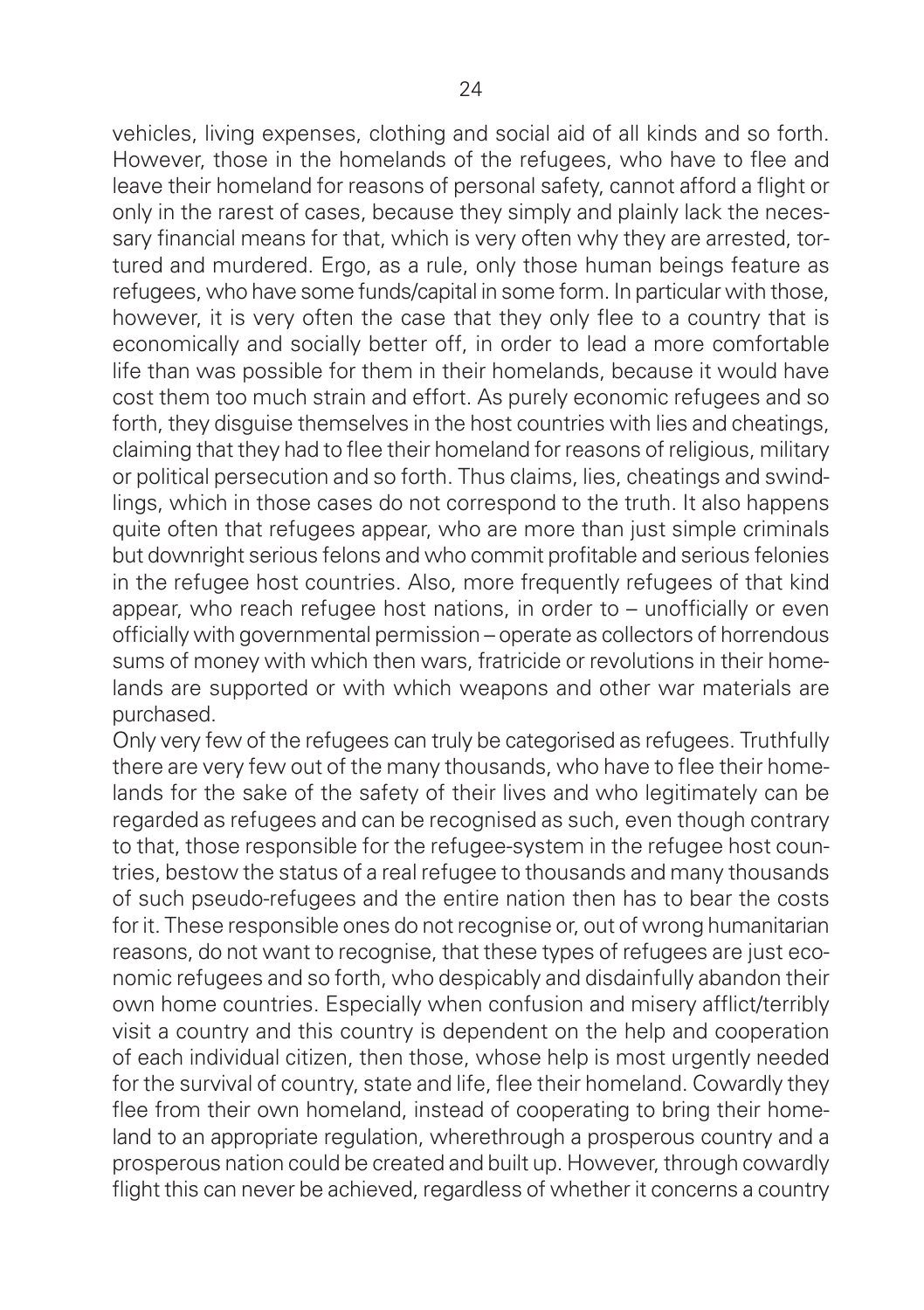that is normal to some degree or a nation that is subject to an evil dictatorship and lies in the deepest chaos. Each and every country needs its citizens, because only through them alone, together with suitable leaders, can a civilised, social and truly liveable structure with a reasonable economy and policy as well as a good standard of living be worked out and achieved. However, if the citizens cowardly flee their homeland instead of being there for it, supporting it and, if necessary, fighting for it, then the chaos and misery, the hardship and all terrible things/terrible visitations will inevitably become only greater and more inescapable.

Last but not least, there are those refugees who truly are victims of religious and political confusions and wars as well as of revolutions and unjustified persecutions. It goes without saying, that – for purely humanitarian reasons – such human beings must be granted help by means of support and asylum, but solely and exclusively under the condition that the refugees return again to their respective homelands and do not remain in the host countries after the conditions in their own countries have normalised and improved to the extent that a return can happen without danger to life or limb, and a state of a somewhat normal economic and life-supporting form has been re-established. The entire facts of the refugee problem clearly indicate that the flow of refugees and their entry must be rigorously stopped if the problems of foreign infiltration, refugees and asylum-seeking, as well as the hatred of strangers, hatred toward other races and the hatred toward asylum-seekers are not to increase alarmingly to such an extent, that therefrom catastrophes ultimately arise which no one can control any longer.

Is it brutal and inhumane when the laws and recommendations of nature are followed? No, it is brutal, inhumane and without love for the next one if the human being – by all available means – continues to keep up the overpopulation and even promotes it, so that further tens of millions of offspring can be procreated, when – due to sectarianism and feeble-minded weak ness of feeling – no hard birth control measures are implemented. Therethrough all misery and all problems become even greater and more difficult to fight against, wherethrough ultimately no solution or rescue will be possible.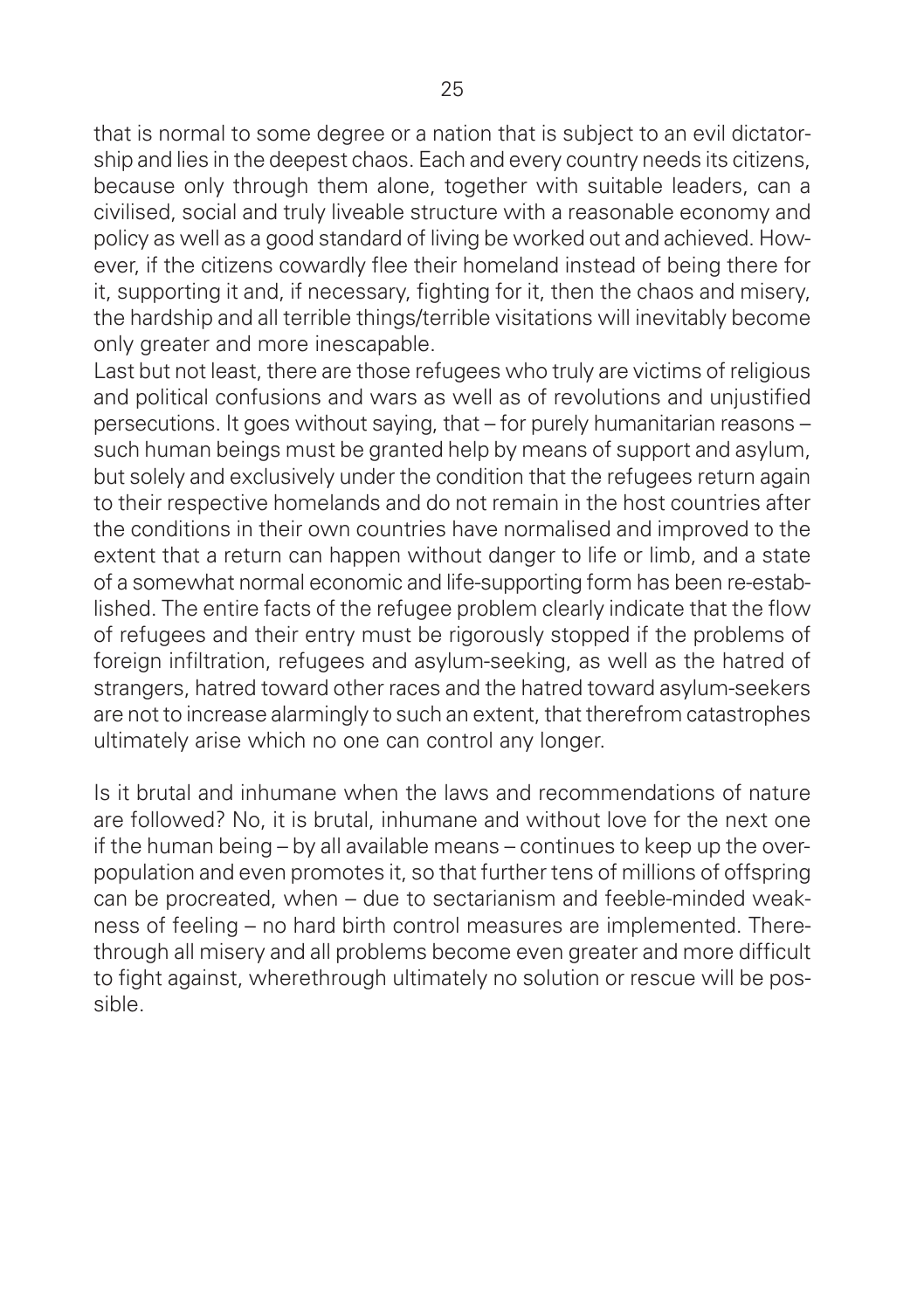# **Required Measures in a World-wide Form: One possibility among many!**

(does not apply to some small, native bush tribes, who, since time immemorial, have been practicing their own stringent birth control measures)

| <b>Permissible Age for Marriage:</b> | female: 25 years; | male: 30 years |
|--------------------------------------|-------------------|----------------|
|                                      |                   |                |

Age to Produce Offspring: female: 28 years; male: 33 years

### **Conditions for Procreating:**

- A) An existing marriage of at least 3 years.
- B) Proof of a harmonious and healthy marriage.
- C) Proof of a legitimate and honest lifestyle of the marriage partners.
- D) Proof of the ability to raise/educate children.
- E) Proof of health no hereditary and infectious diseases, no addiction to illegal or prescription drugs or to alcohol and so forth.
- F) No membership to extremist or subversive groups.

### **Maximum number of offspring:**

3 offspring per marriage

### **Births-stop interval:**

- 7 years: complete births-stop world-wide
- 1 year: procreation permission according to permit
- 7 years: complete births-stop world-wide
- 1 year: procreation permission in accordance with the permit; to be carried out until such time that the reduction of the terrestrial humanity reaches the normal level.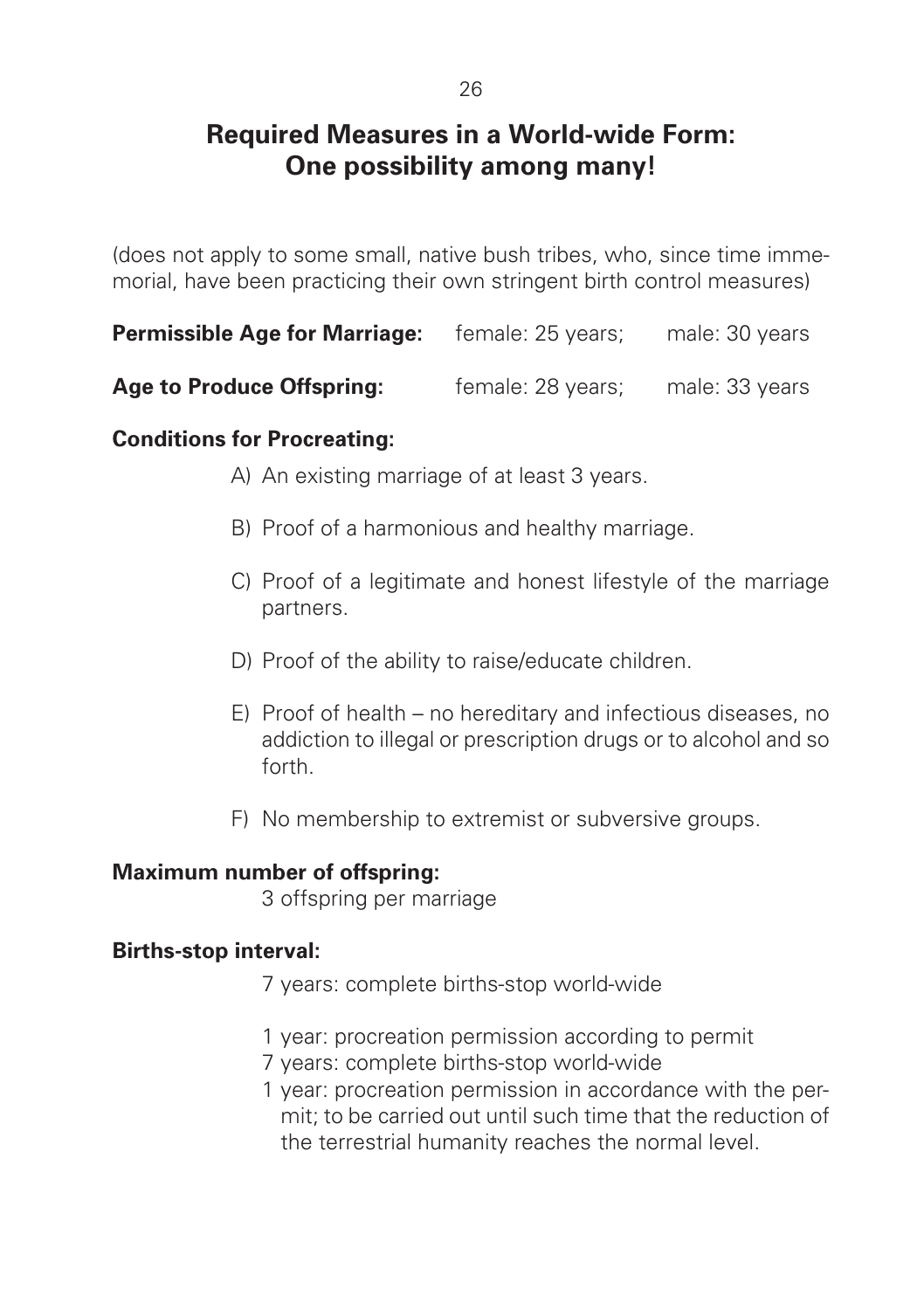**Subsequently:** Measures concerning the permission to marry and procreate remain in force, but the 7-year cycle of birthrate check is omitted.

#### **To remain effective:**

3 offspring per marriage (or 3 foster children or adoptive children).

#### **Penalties for non-compliance:**

- A) Fines equivalent to 10 annual salaries for both offenders
- B) Sterilization of both offenders
- C) Castration of offenders involving assault or rape, etc.; the offenders are segregated from society and by gender for life
- D) The offenders' children are taken away from the parents and raised by the state through foster/adoptive parents

#### Please consider the explanations of the aforemen**tioned measures published in our overpopulation brochure no. 3**

#### **Brutal and inhumane:**

What would be more brutal, inhumane and hostile to the next one as well as hostile to life:

1) A world overpopulated by human beings, in which hunger, misery and hardship and gruesome deaths reign, in which wars, murder and manslaughter, torture and death penalty, physical and psychical Gewalt, criminality, hatred, rampantly spreading diseases and destruction, vice and addiction, hostility toward all life, extremism, lies, deceit and Ausartung and so forth, are daily occurrences, wherethrough millions of human beings perish miserably every year whilst suffering horrendous pain, or tens of thousands miserably die from torturous pains at the hands of their tormentors and executioners, and from hunger and misery.